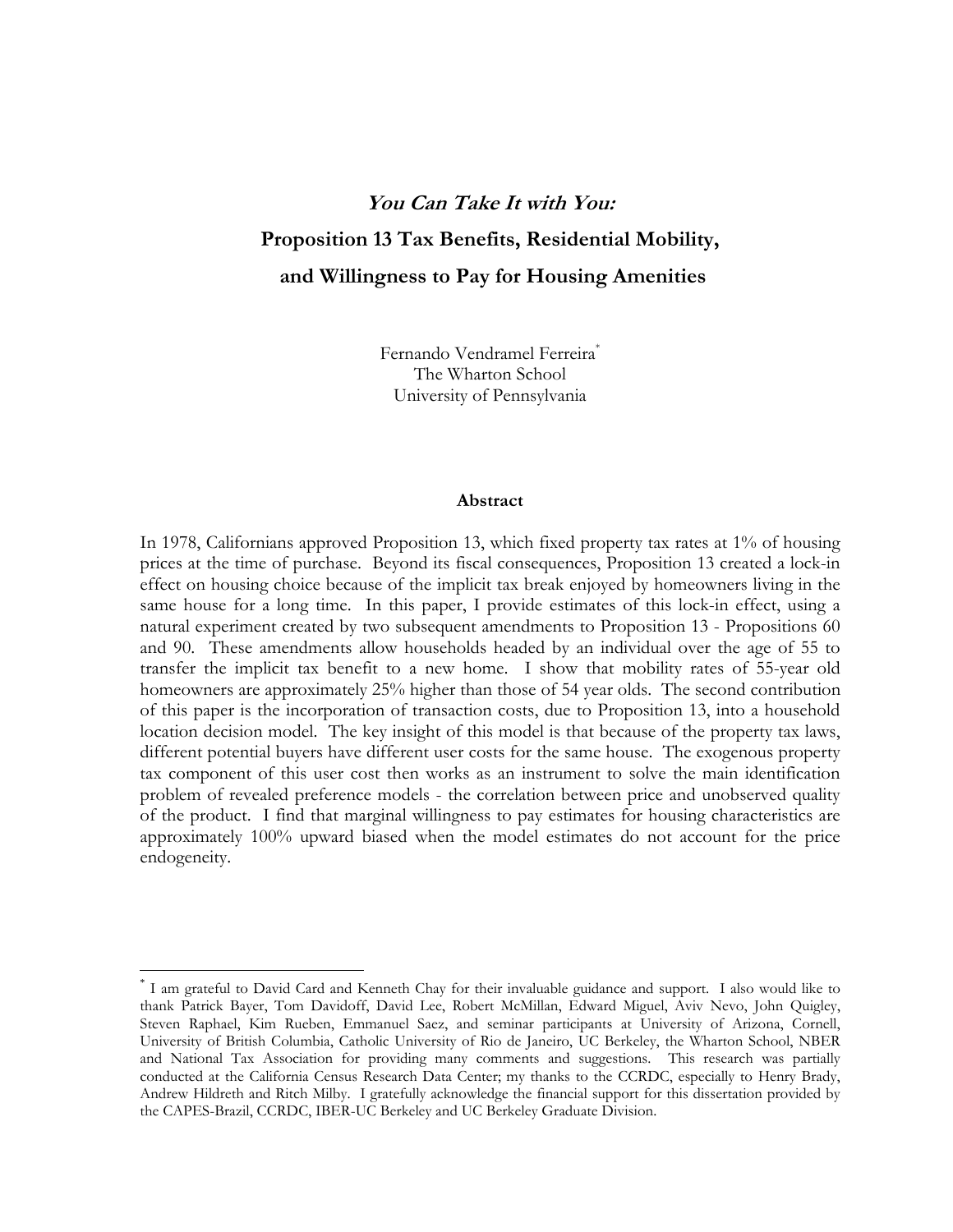## **You Can Take It with You: Proposition 13 Tax Benefits, Residential Mobility, and Willingness to Pay for Housing Amenities**

Household sorting in the urban housing market has attracted the attention of economists since the pioneering work of Tiebout  $(1956)$ .<sup>1</sup> Empirical research on local public finance, school choice, and segregation patterns, for example, have applied equilibrium sorting concepts originated in this literature.<sup>2</sup> In spite of its elegance, however, some of the Tiebout assumptions may not be credible, such as the free mobility of households. In reality, transaction costs and other barriers to sorting systematically affect individual behavior, although it is a difficult task to precisely measure those costs.3

In this paper I study the impact of one type of transaction costs – moving costs generated by property tax laws - on household mobility and how it can be used to recover preference parameters in a residential sorting model. The key insight is that in states where property taxes are based on historical prices rather than current market values, potential house buyers have *different* user costs for the *same* property. This research focuses on housing demand in California, where Proposition 13, passed in 1978, created unusually wide variation in property tax rates.

Proposition 13 replaced a decentralized system of property tax rates around 2-3% of assessed house values, with a uniform 1% fixed rate, based on prices at the time of purchase. The immediate effect of Proposition 13 was a one-time reduction in local property tax

1

<sup>&</sup>lt;sup>1</sup> Much of the intuition on household sorting was derived from a long line of theoretical work in local public finance that started in Tiebout (1956), and which includes Epple and Zelenitz (1981), Epple, Filimon, and Romer (1984, 1993), Benabou (1993), Nechyba (1997) and Epple and Sieg (1999). 2 Recent examples are found in Barrow and Rouse (2000), Rothstein (2003) and Bayer, McMillan and Rueben

<sup>(2002).</sup> 

<sup>&</sup>lt;sup>3</sup> As Rubinfeld (1987) points out "the value and usefulness of the Tiebout model is likely to diminish in the future, and an alternative or alternatives are needed." Also, see Quigley (2001) for a survey about the different types of housing transaction costs.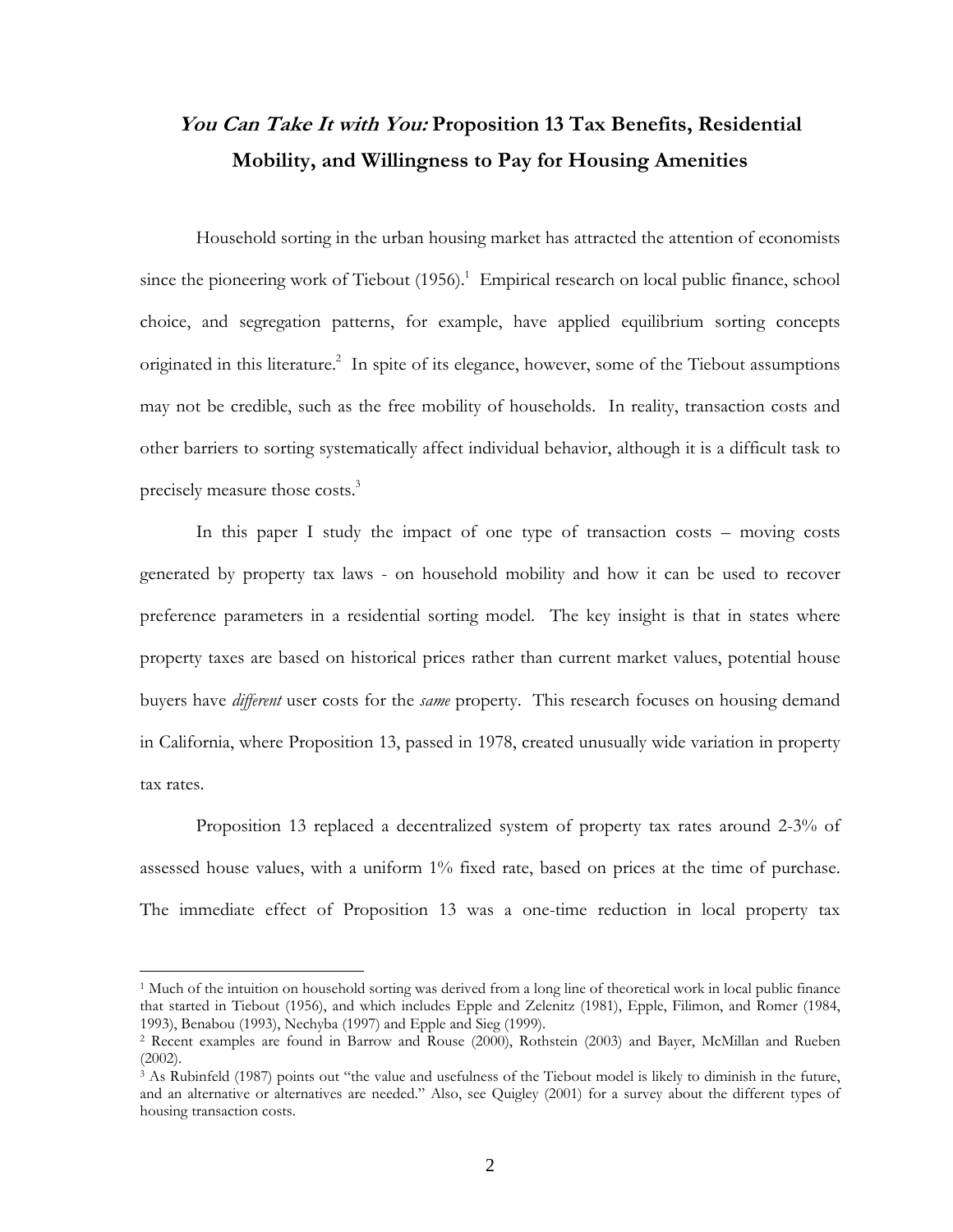revenues.<sup>4</sup> The longer-run impact was to create a system of "grand-fathered" tax rates for houses based on historical prices. The associated tax savings can be substantial: Considering the one quarter of San Francisco Bay Area families with more than 20 years of housing tenure in 1990, I estimate that these savings amounted to an average of 4.5% of household gross annual income. The grand-fathering of tax rates therefore creates a "lock-in" effect, since a homeowner who moves to another home may experience a large increase in tax liability.<sup>5</sup>

However, under a pair of propositions passed in the late 1980's (Proposition 60 in 1986, and Proposition 90 in 1988), homeowners aged 55 or older who sell a property and buy another of equal or lesser value are allowed to keep the tax base value of their original home. These laws created a sharp discontinuity in the lock-in effect of Proposition 13, giving rise to an interesting natural experiment for estimating the impact of moving costs on mobility.

I estimate the lock-in effect attributable to Proposition 13 by comparing householders who are 54 years old to those who are 55. I find that 55-year olds have a 1.2-1.5 percentage point higher rate of moving (on a base of approximately 4%). Consistent with a tax-based explanation for this difference, 55-year old recent movers paid 15% less property taxes than their 54-year old counterparts. To check whether this change in mobility is due to other discontinuous trends, I look at mobility rates for various control groups, including California homeowners in 1980 and renters in 1990, and Texas homeowners in 1990. In all, I find no evidence of a discontinuity. Moreover, there are no differences in property taxes paid by 54 and 55-year old recent movers for these control groups.

Transaction costs due to Proposition 13 are then explicitly incorporated in a household

-

<sup>4</sup> Total property tax revenues in California declined by 45% in 1978-1979, and the share of local counties` revenue from property taxes declined from 33% in 1977-1978 to 11.6% in 1995-1996 – see Shapiro and Sonstelie (1982), Rosen (1982), Silva and Sonstelie (1995), Fischel (1989), and Brunner and Rueben (2001) for fiscal consequences of Proposition 13.

<sup>&</sup>lt;sup>5</sup> These calculations are explained in Section 3. The Proposition 13 effect is analogous to the spatial lock-in related to falling housing prices, as in Caplin, Freeman and Tracy (1997) and Chan (2001), or due to increase in interest rates, as in Quigley (1987).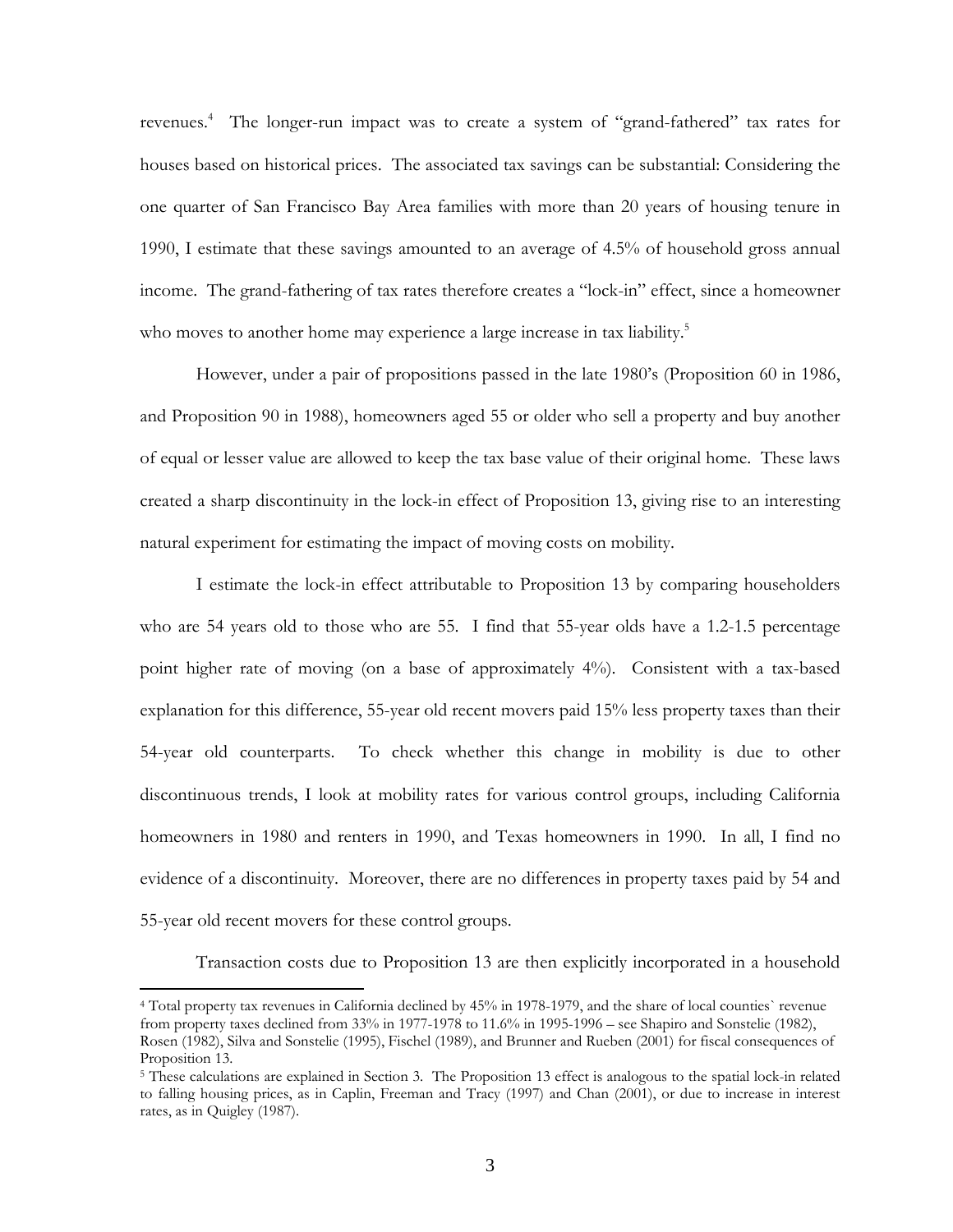location decision model. The output from this revealed preference model consists of a set of underlying taste parameters for housing and neighborhood characteristics, which are of special interest for understanding sorting patterns and valuation of local public amenities. Here I adopt estimation strategies first used by McFadden (1974 and 1978), and updated by Berry (1994), Berry, Levinsohn and Pakes (1995), and Petrin and Train (2004).

There are two main differences between the household sorting model developed in this paper other revealed preference models. First, instead of assuming that consumers face one *fixed* price for each house, Proposition 13 and its amendments naturally generate a *specific* user cost of the house to each homeowner. Second, I use the variation in moving costs created by Propositions 13, 60 and 90 as an instrument to control for the correlation between price and the unobserved housing quality. This is the first time one uses such research design, which incorporates a reduced form identification strategy in a structural model of the housing market, in order to account for the endogeneity of housing prices. 6

The implementation of this sorting model is only feasible using the 1990 California Decennial Census Long Form data, which is a 15% sample. These are restricted-access micro data, with information for approximately two million households in California, including the property taxes paid by each. Unlike the publicly available micro sample, in which the smallest geographic area contains 100,000 individuals, the 15% sample reveals the location of each house and work place at the Census block level, a region with approximately 100 individuals. This special feature allows me to precisely define neighborhoods, and at the same time incorporate a rich set of observed heterogeneity, such as income, race, age and distance to work.

Simple multinomial logit estimates of the sorting model generate a relatively small user

1

<sup>6</sup> Credible instruments to control for the correlation between prices and unobserved housing quality are scarce in this literature. Bajari and Kahn (2001) estimate bounds on willingness to pay for distance to work in order to avoid the use of instruments. Bayer, Ferreira and McMillan (2003) instrument price with a quasi optimal instrument derived from the choice model and from land use measures, to estimate valuation of school quality.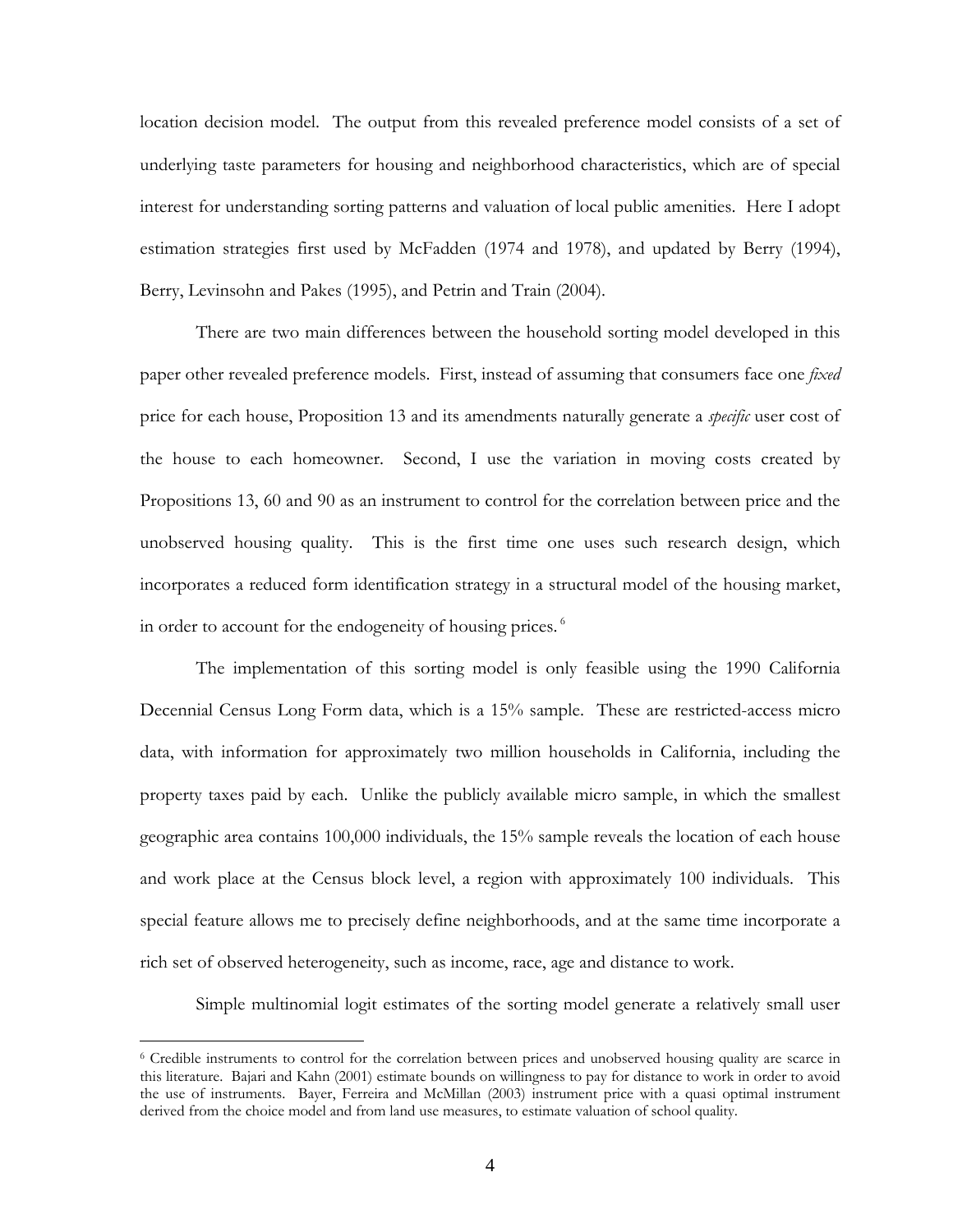cost coefficient, indicating very high preferences for certain housing characteristics. This result is typical of an omitted variable bias situation: given that we do not observe all housing amenities, prices tend to be higher for houses with valuable unobserved attributes. This problem can be solved by including a control function, in which differences in the tax cost across houses attributable to Proposition 13 work as an instrumental variable for the user cost of the house.

Preference parameter estimates from the adjusted model are then used to recover estimates of the marginal willingness to pay (MWTP) for housing and neighborhood attributes. I find that MWTP estimates for housing characteristics are 100% upward biased when not controlling for the endogeneity of housing prices. For example, homeowners are willing to pay, on average, annually \$2,000 for one extra room and \$4,450 for a detached house, compared to \$3,994 and \$9,224 of a simple logit model. These results hold after the inclusion of heterogeneity and wealth effects. Interestingly, the same estimation method breaks down when applied to Texas, given the lack of meaningful variation in property taxes for that state.

The rest of this paper is organized as follows. In Section I, I explain Proposition 13 in detail. In Section II, I describe the data set, while in Section III, I present estimates of the lockin effect. Section IV presents a household residential location model, and Section V provides estimates of MWTP for housing characteristics. Section VI concludes.

#### **I. Proposition 13**

Proposition 13 was approved in 1978 by 65% of the voters in California. The vote was widely interpreted as a "tax revolt" against the state government. In the mid-1970's, property tax revenues in California were quickly fueled by sky-rocketing house prices and the unwillingness of local officials to cut property tax rates in the face of a growing tax base.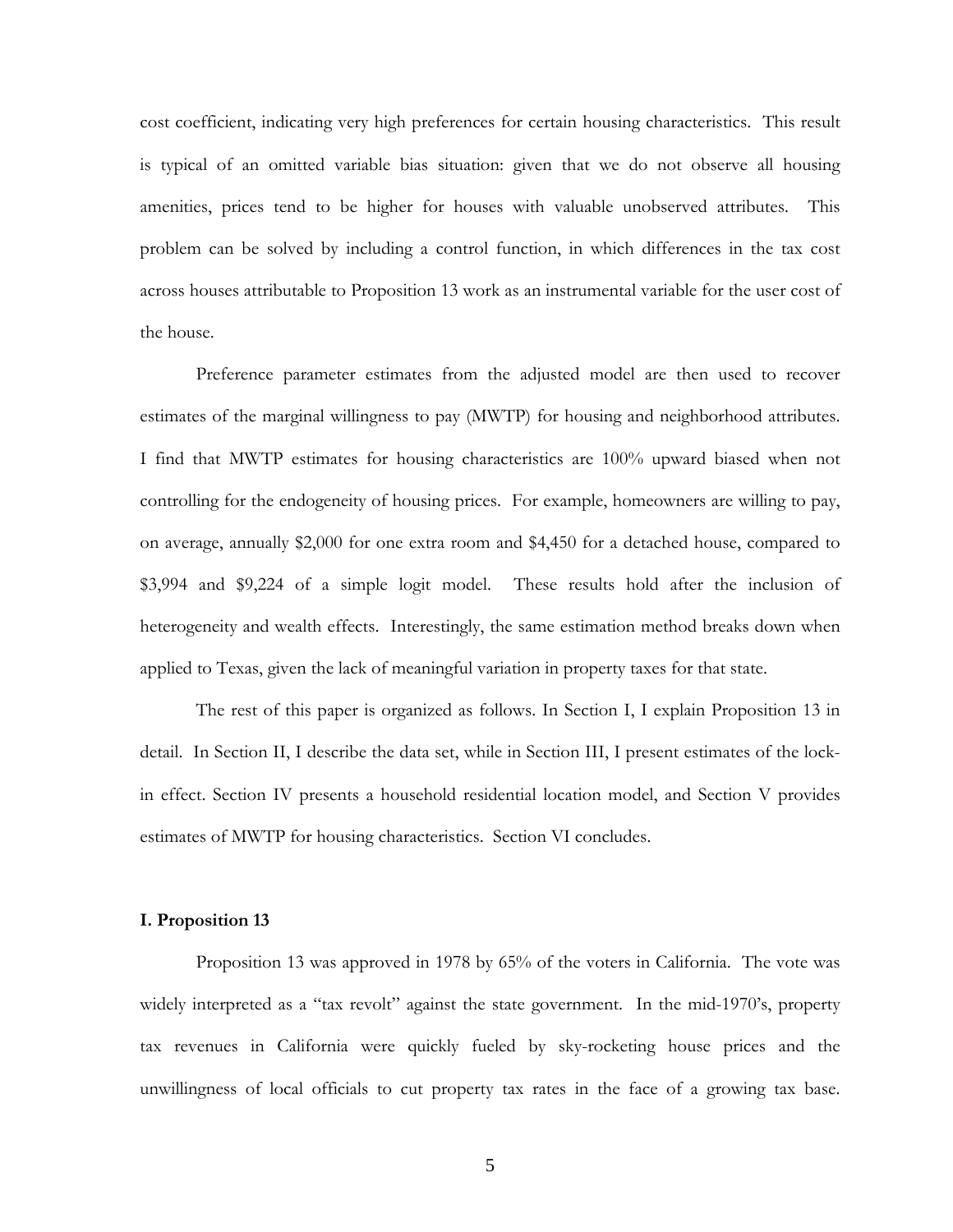Advocates of the proposition argued that tax increases were forcing elderly and low-income families to sell their homes. At the same time, school spending in the state was dramatically changing in response to the California Supreme Court's decision, *Serrano vs Priest* (1971), which required the equalization of spending per pupil across school districts. Fischel (1985) argues that the cost of the equalization program provoked a reaction by the voters in the form of restricting government revenues through Proposition  $13<sup>7</sup>$ 

According to the California Constitution, Article XIIIa, Proposition 13 states that "the maximum amount of any ad valorem tax on real property shall not exceed one percent (1%) of the full cash value of such property". Full cash value means price at the time of purchase plus a maximum inflation adjustment of 2 percent per year. No re-assessment could be carried out, implying that property taxes are effectively frozen (apart from the 2% per year rise). Also, the initial base values used to set property taxes were the assessed housing values of  $1975/1976$ .<sup>8</sup>

Two important modifications to Proposition 13 were enacted during the next decade. Proposition 60 was a constitutional amendment approved in 1986, which allowed the transfer of tax benefits for within-county movers. Proposition 60 permits a transfer of a Proposition 13 base year value of the property from the current residence to a replacement dwelling if: a) homeowners are at least 55 years old; and b) the replacement dwelling is of equal or lesser value than the selling price of the old property. In practice, Proposition 60 enabled 55-year or older households to carry the frozen property taxes to a new home within the same county.

Proposition 90, approved in 1988, brought even more flexibility, allowing inter-county base year value transfers. Adoption of Proposition 90 was not mandatory and the law only

-

<sup>7</sup> Proposition 13' effects still reverberate today, as recurrent state budget pressures lead to under funding of several public services. Paul Krugman wrote in New York Times editorial of 08/22/2003 "Thanks to Proposition 13, some people pay ridiculously low property taxes. Warren Buffett offered the perfect example: he pays \$14,401 in property taxes on his \$500,000 home in Omaha, but only \$2,264 on his \$4 million home in Orange County." 8 The law also says that the limitation of 1% of property taxes for all local governances would not apply to additional taxes to pay for specific bonds approved by a super-majority of voters. Also, Proposition 13 required

that any new taxes proposed by the state legislature had to be approved by a two-thirds majority of each house.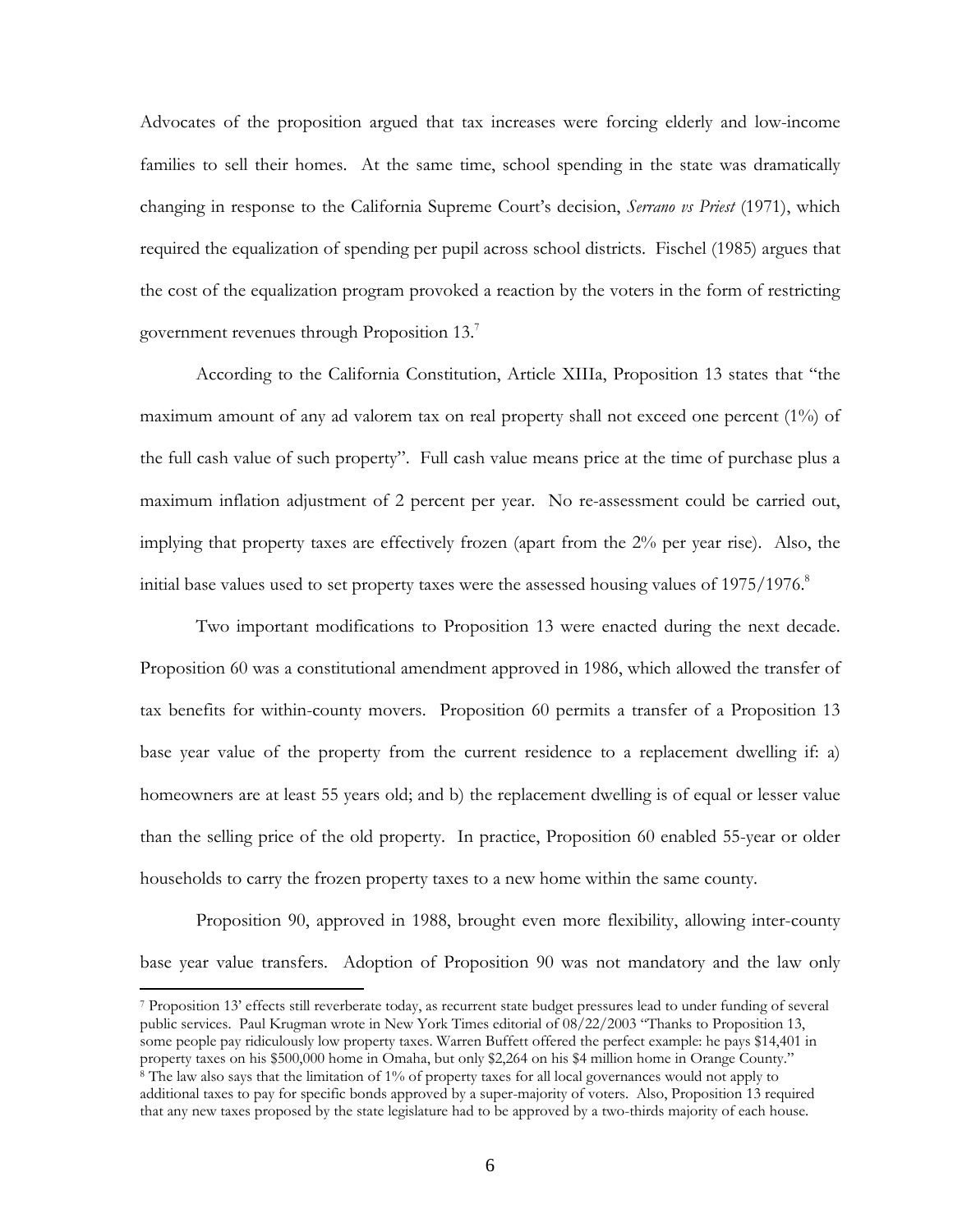applies across counties that approved the ordinance. Only a few, albeit relatively large, counties in California adopted Proposition 90 immediately after approval of the law, namely: Alameda, Contra Costa, Inyo, Kern, Los Angeles, Marin, Modoc, Monterrey, Orange, Riverside, San Diego, San Mateo, Santa Clara, and Ventura.<sup>9</sup>

## **II. Data Set**

1

I estimate the lock-in effect of Proposition 13 using the Integrated Public Use Microdata Series (IPUMS) 5% samples of the 1980 and 1990 for the states of California and Texas. The choice of Texas as comparison group comes from the fact that house values are re-assessed every two to three years in that state. Table 1 shows average house values, property taxes, and effective tax rates (individual house values divided by property taxes) for the full sample, and by the date when households moved into their home.

A striking feature of these data is the gap in effective property taxes paid by homeowners of different tenures in California in 1990. While homeowners who had moved in the previous year paid an effective tax rate of 0.8% on average, households living in the same dwelling for more than a decade paid less than 0.44%. This discrepancy corresponds to a tax saving of \$900 per year in 1990 dollars. If we focus on the implicit tax benefit – the difference between current property taxes and 1% of house values - for households who moved in before 1979, this number can reach almost 3% of household gross annual income. In some places, such as the San Francisco Bay Area, the implicit tax benefit reached almost 4.5% of gross income for the same selected group of households.

When looking at California in 1980, by comparison, we only see a small difference in effective property taxes between homeowners who moved before 1975 and those who moved

<sup>&</sup>lt;sup>9</sup> 60% of the state population is located in these counties. Four of those counties have subsequently repealed the ordinance: Contra Costa, Inyo, Marin and Riverside.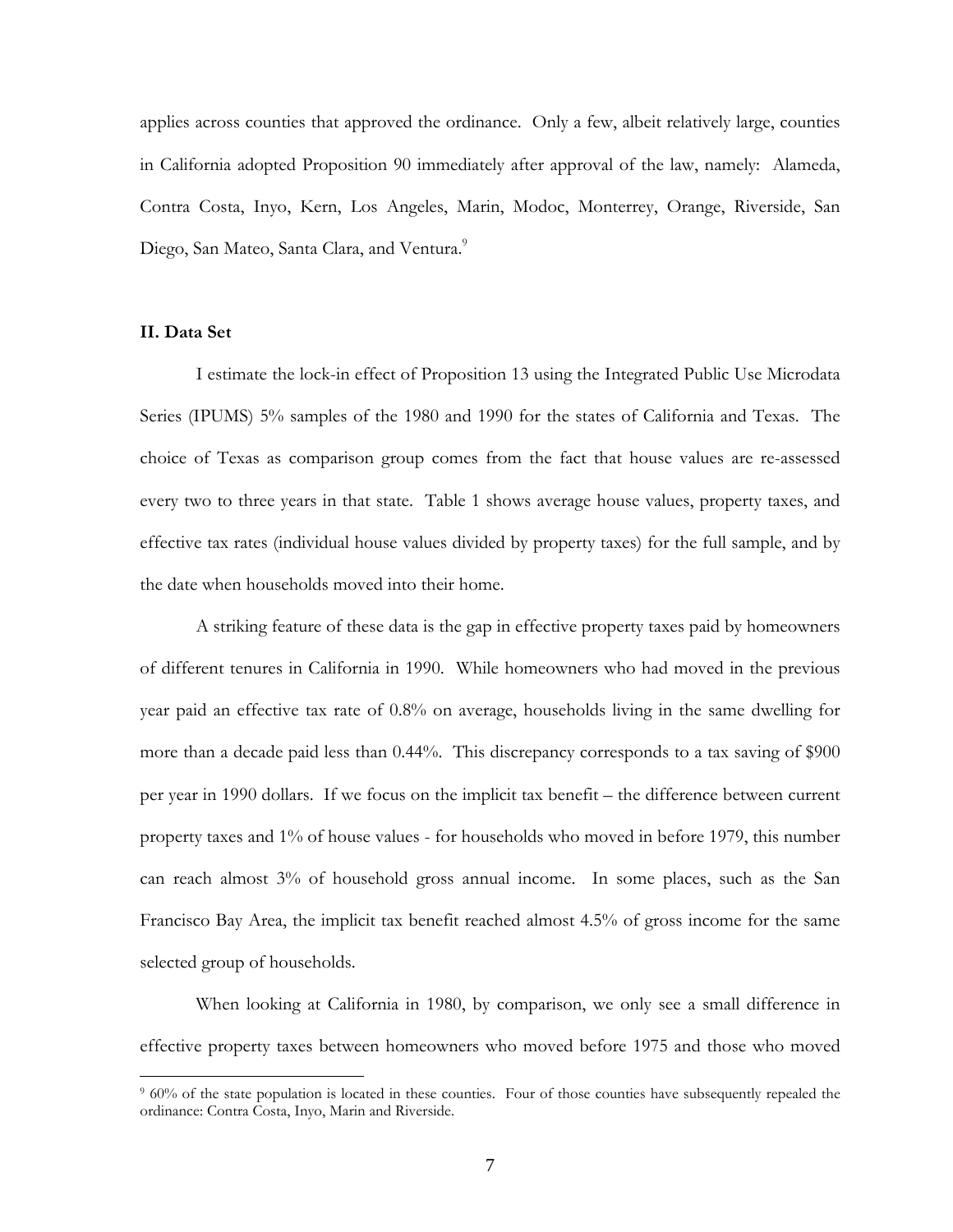after. This is the initial consequence of Proposition 13, when property taxes were set at  $1\%$  of house values assessed in 1975. As opposed to California, the Texas data show relatively stable effective property tax rates. Only households who moved before 1970 have discounts in property taxes, presumably because Texas offers special exemptions for householders 65 years of age and older.<sup>10</sup>

Figure 1 plots effective property tax rates by age for California homeowners in 1990. The distributional effects of Proposition 13 are clear: elderly households pay less property tax than younger households, because of differences in tenure by age. When normalizing property taxes by annual household income instead of house values (Figure 2) the distributional effects of Proposition 13 are less pronounced. The main characteristic is that individuals between 50-60 years of age pay less tax as a proportion of their income compared to other age groups. This might reflect the age profile of income, where maximum income is generally achieved around age 50. In comparing current taxes with a counterfactual 1% of housing values as property taxes, the gap between what Californians should pay in a different regime is much larger for the elderly.

## **III. Lock-in Effect**

1

The lock-in effect of Proposition 13 arises because of the implicit tax break for households who have been living in the same house for a long time. This paper is the first research to identify the lock-in, by looking after age 55, when the lock-in effect is removed.<sup>11</sup> Figure 3 illustrates the key insight of the research design. It graphs the probability of moving to a new house in 1990 by age group. Each dot in Figure 3 is calculated as the total number of

<sup>&</sup>lt;sup>10</sup> Appendix Table 1 reports descriptive statistics for housing and homeowner characteristics.

<sup>11</sup> Few papers study the effects of Proposition 13 on mobility, such as Sexton, Sheffrin and O'Sullivan (1995) and (1999). Nagy (1997) looks at mobility rates before and after the law approval, finding no significant effects (the lock-in effect could only have an impact after a significant house prices increase).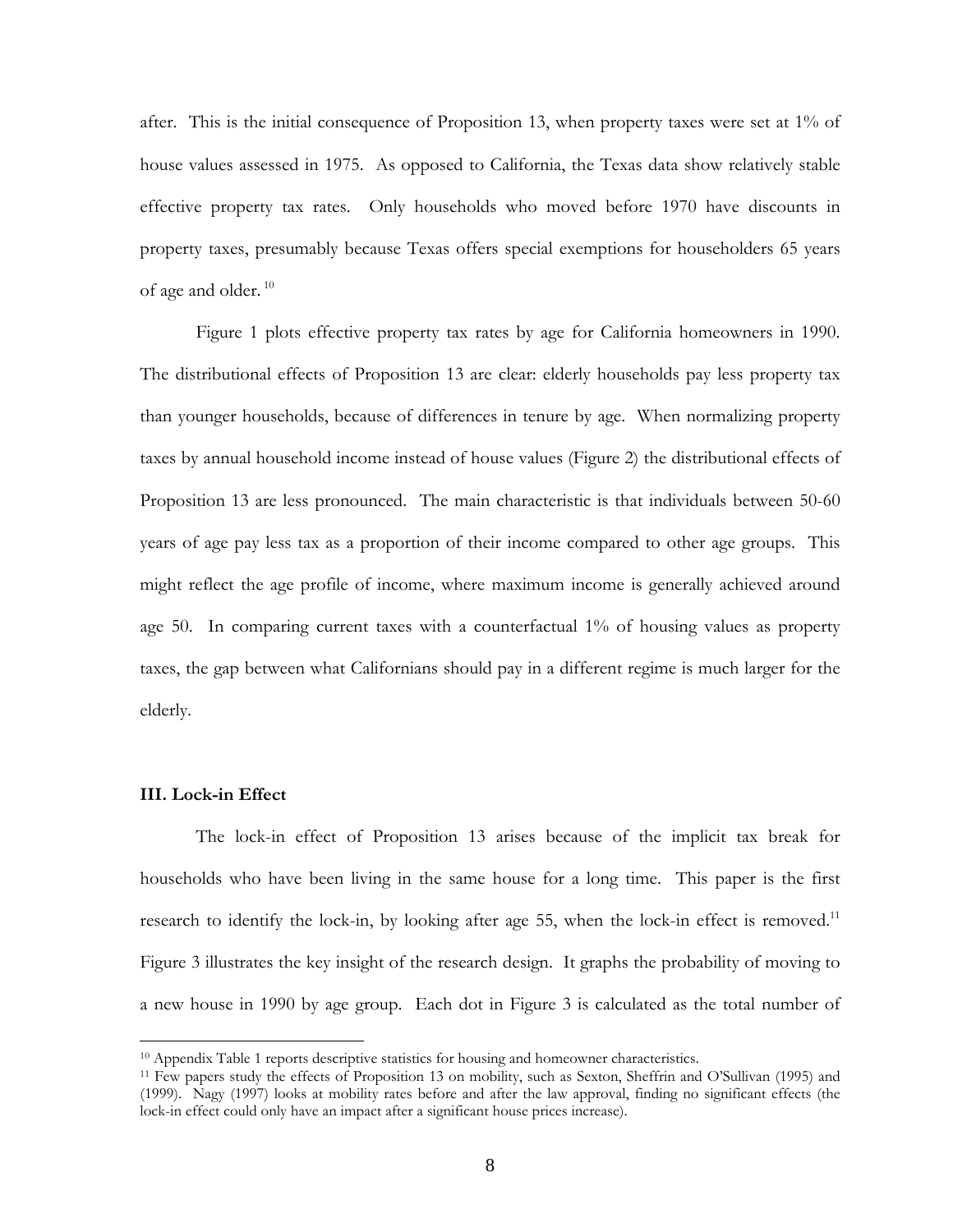homeowners who moved in the last year, divided by the total number of homeowners from the respective age. From now on, age is defined as the maximum age between householder and spouse, to correspond with the provisions of Propositions 60 and 90.

A sharp discontinuity arises between 54 and 55-year olds. The probability of moving for a 54-year old is 4% while for 55 year olds it reaches 5.2%. This 1.2% point difference is presumably caused by the effect of Propositions 60 and 90. The remainder of this section presents a variety of tests of this interpretation.

In order to rule out competing hypothesis, I compare 1990 California data with several control groups, such as California data from 1980, before Propositions 60 and 90 had been approved. Figure 4 graphs the probability of moving for this group, where only the negative relationship between mobility and age is found. This comparison rules out any type of special Californian mobility pattern as the explanation for the sharp change in mobility rates.

Figure 5 plots the probability of moving for renters in California 1990. Again, no discontinuity is found for the relevant age group. The existence of a 1989-1990 localized year effect on mobility is ruled out by this comparison. Figure 6 plots the probability of moving for homeowners in Texas in 1990. Again, no discontinuity is found, allowing me to rule out national economic shocks, regulations or trends as cause of the change in mobility rates for 55 years old in California in 1990.<sup>12</sup>

Table 2 reports results from a probit model, designed to quantify the patterns observed in the figures above. The following reduced form equation for the probability of moving in 1990 is estimated:

-

<sup>12</sup> It is important to compare mobility rates with other states because the old capital gain laws also allowed homeowners 55-year or older to avoid certain payments under some conditions. When comparing mobility rates for the state of Massachusetts, where house prices significantly increased in the 1980's, there is also no differences in mobility rates between 54 and 55-year old homeowners. For the effect of other tax reforms on housing demand see Sinai (1997).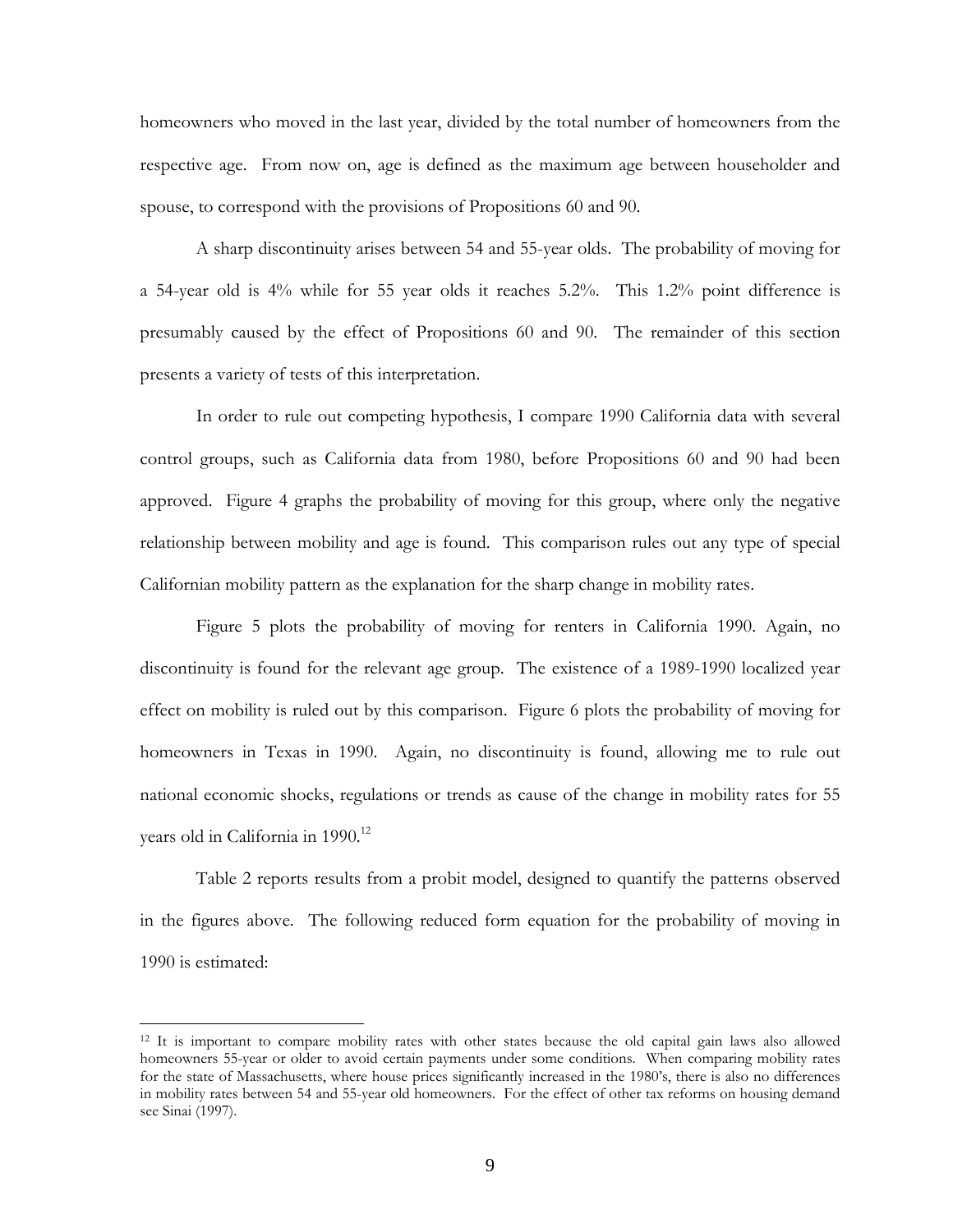(1) 
$$
\Pr(moving)_i = \Phi(\delta_1 D_i^{55} + \delta_2 Age_i + \delta_3 Age_i^2 + \delta_4 Age_i^3)
$$

where  $D_i^{55}$  is a dummy for 55-year or older and  $\Phi(\cdot)$  is the normal c.d.f.. The age controls are included in the equation because the effect of age on mobility is non-linear. Column (1) shows a negative correlation between  $D_i^{55}$  and the probability of moving, due to the negative impact of age on mobility rates. Column (3) adds the polynomial in age, leading to a change in the sign of the age 55 and older dummy, and setting the effect of  $D_i^{55}$  on mobility in 1.5% points. The estimated parameter is unchanged with the addition of housing attributes, household characteristics or fixed effects at the metropolitan area - this result is typical of a regression discontinuity design: covariates should not matter around the threshold that defines a treatment and control groups.<sup>13</sup> Pooling the 1990 California data with 1980 California data or the 1990 Texas data increases the estimated effect to 1.7% and 2% respectively, which is consistent with the downward trend in mobility rates observed in those control groups. Finally, I exclude 54 to 55-year households from the sample, in order to control for possible measurement errors in age. This test also verifies the existence of an overall effect in mobility patterns as opposed to only 54-years homeowners delaying mobility until they are 55 years old. The estimate of 1.4% confirms that Propositions 60 and 90 affected all homeowners older than 55.<sup>14</sup>

It is important to note that the reduced form results hold for the full local population of 54 and 55-year old, independent of their moving status. Given the 1-year difference in both

-

<sup>13</sup> See Cook and Campbell (1979).

<sup>&</sup>lt;sup>14</sup> A remaining question relates to how permanent or transitory were the effects of Propositions 60 and 90. Given that we are looking at mobility rates in 1989-1990, 3 years after Proposition 60's approval and 1 year after Proposition 90, potentially these analyses capture mobility for a stock of households that were mismatched for some period of time and not only in the year period. Although this is a relevant consideration, there is no evidence that homeowners were moving at higher rates to houses located in different counties because of Proposition 90 (which was approved only 1 year before the period of analysis).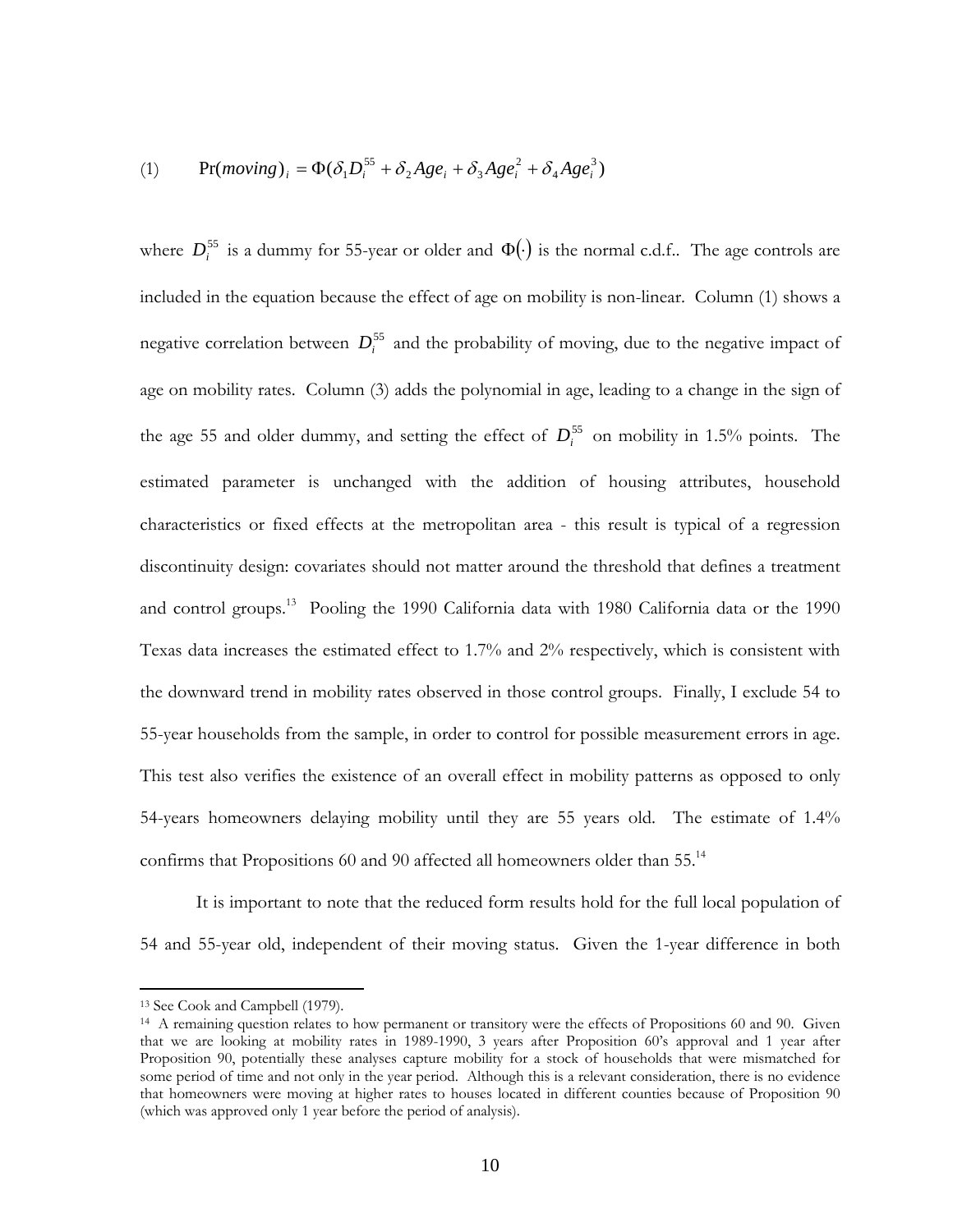cohorts, there is no reason to expect differences in preferences or average characteristics of those households. Figure 7 confirms this result by plotting a set of house and neighborhood characteristics by age, which shows no evidence of a discontinuity between 54 and 55-year olds. All comparisons above point out to a causal relationship between the ability to transfer the tax benefit and mobility rates.

#### *A. Robustness Checks*

-

The main consistency check relates to the ability of transferring the tax benefit. If recent movers in fact used Propositions 60 and 90, a discontinuity in property taxes payments would be expected. Figure 8 shows average property taxes by age. The gap between 54 and 55 year olds is approximately \$220 per year, and is only noticeable in California in 1990. Only a downward trend in property taxes payments is observed in California in 1980, and Texas in 1990. It is worth noting that in Texas, 65 year of age or older households enjoy several exemptions in their tax payments. Table 3 reports differences in effective property tax data , where differences are estimated for recent movers and long tenure homeowners. Those differences are only significant for recent movers in California, 1990.<sup>15</sup>

The \$220 per year gap in taxes between 54 and 55 year old Californians in 1990 seems a small number compared to the differences in property tax payments reported in Table 1. If long tenure households were moving in 1989-1990 in similar proportions, i.e., "when moved in" groups were contributing with proportional number of recent movers, the expected average gap

<sup>15</sup> Differences in property taxes and effective tax rates in California in 1990 can only be used as a consistency check: given that Figure 8 and Table 3do not report results for the overall population, any comparison between 54 and 55 year olds would suffer from selection bias.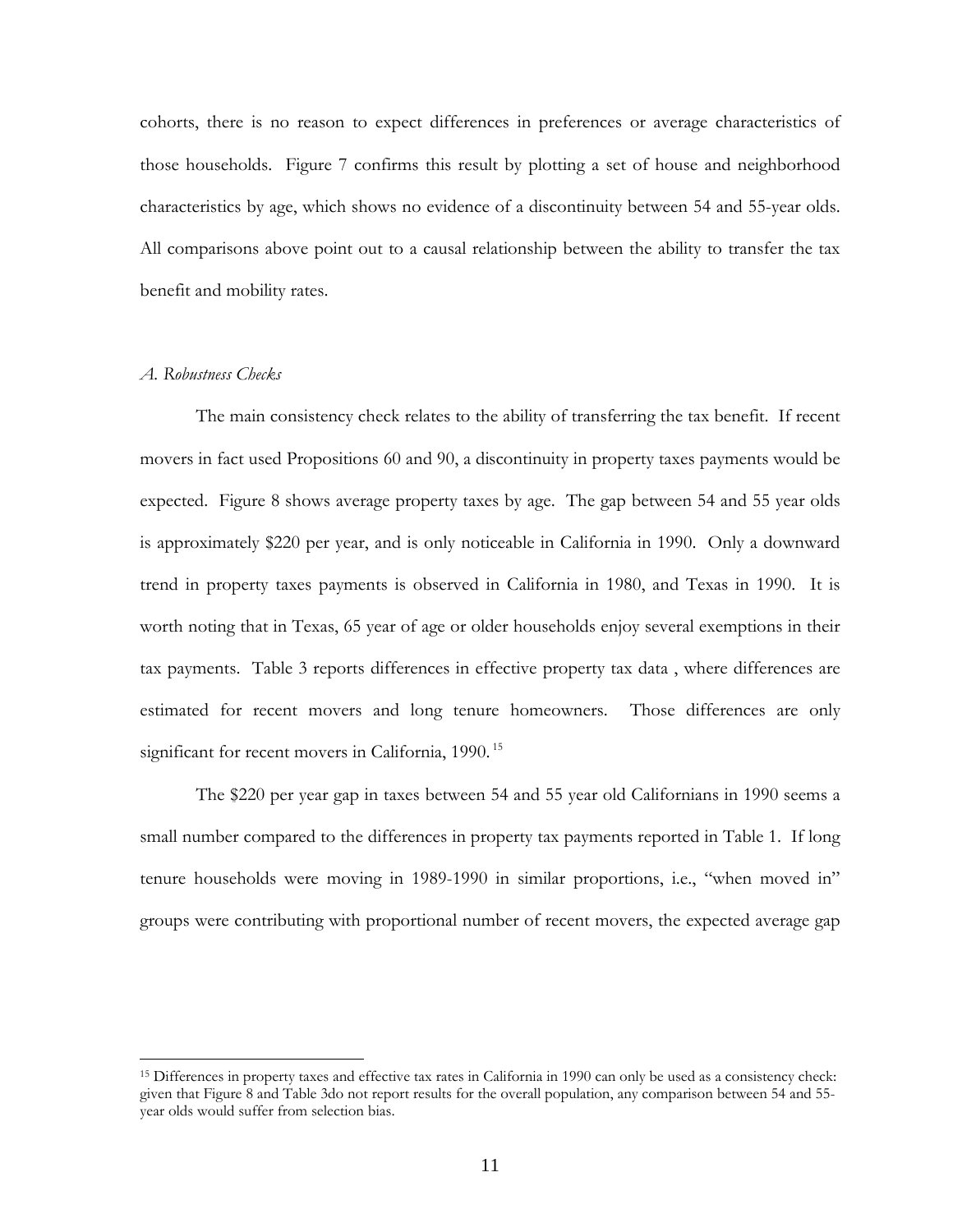would be \$536 per year.<sup>16</sup> This indicates that long tenure homeowners were probably moving with lower rates than short tenure homeowners. Also, 55-year old homeowners moving to more expensive houses are not allowed to transfer the tax benefit.

Families moving to counties that did not allow Proposition 90 are another explanation for the modest tax difference. Figure 9 shows the probability of moving for California 1990 split in two groups: movers who could transfer the tax benefit (because of Proposition 60 or 90) and movers who could not (because Proposition 90 was not allowed). The comparison is made using the Census question: "Where did this person live 5 years ago (on April 1, 1985)?" 22% of the 54 and 55-year olds recent homeowners moved to places that did not accept Proposition 90. Figure 10 also allows me to calculate the discontinuity in both groups. Only the group allowed to transfer the tax benefit had a gap of .95% points between probabilities of moving for 54 and 55 years old. The same comparison is made in Figure 15, but plotting average property taxes instead of mobility rates. Not surprisingly, the gap between 54 and 55-year old increased when comparing the predicted average property taxes. $17$ 

## **IV. Residential Location Decisions Model**

-

In this section I develop a household residential demand model, where the focus is on the incorporation of transaction costs represented by Proposition 13. Taxation costs are included into the model and used as a device to recover estimates of the marginal willingness to pay (MWTP) estimates for housing and neighborhood attributes. The key insight of the model is the construction of a user cost for a house that varies across people. The property tax

<sup>&</sup>lt;sup>16</sup> In order to estimate the full tax benefit, there would be the need to know the expected tenure for each homeowner, compare it with their expected future income (which is potentially decreasing given the proximity to retirement age), and then calculate present values.

<sup>&</sup>lt;sup>17</sup> A final explanation is that some of the new movers may have been renters in the previous house. For example, the proportion of 54-55 years old non-movers who are renters is 20% for California in 1990. Also, from the March CPS question "What was (your/name) main reason for moving?" we can infer that 16.2% of the 50-59 years of age households pointed out "wanted to own home, not rent" as the main reason to move.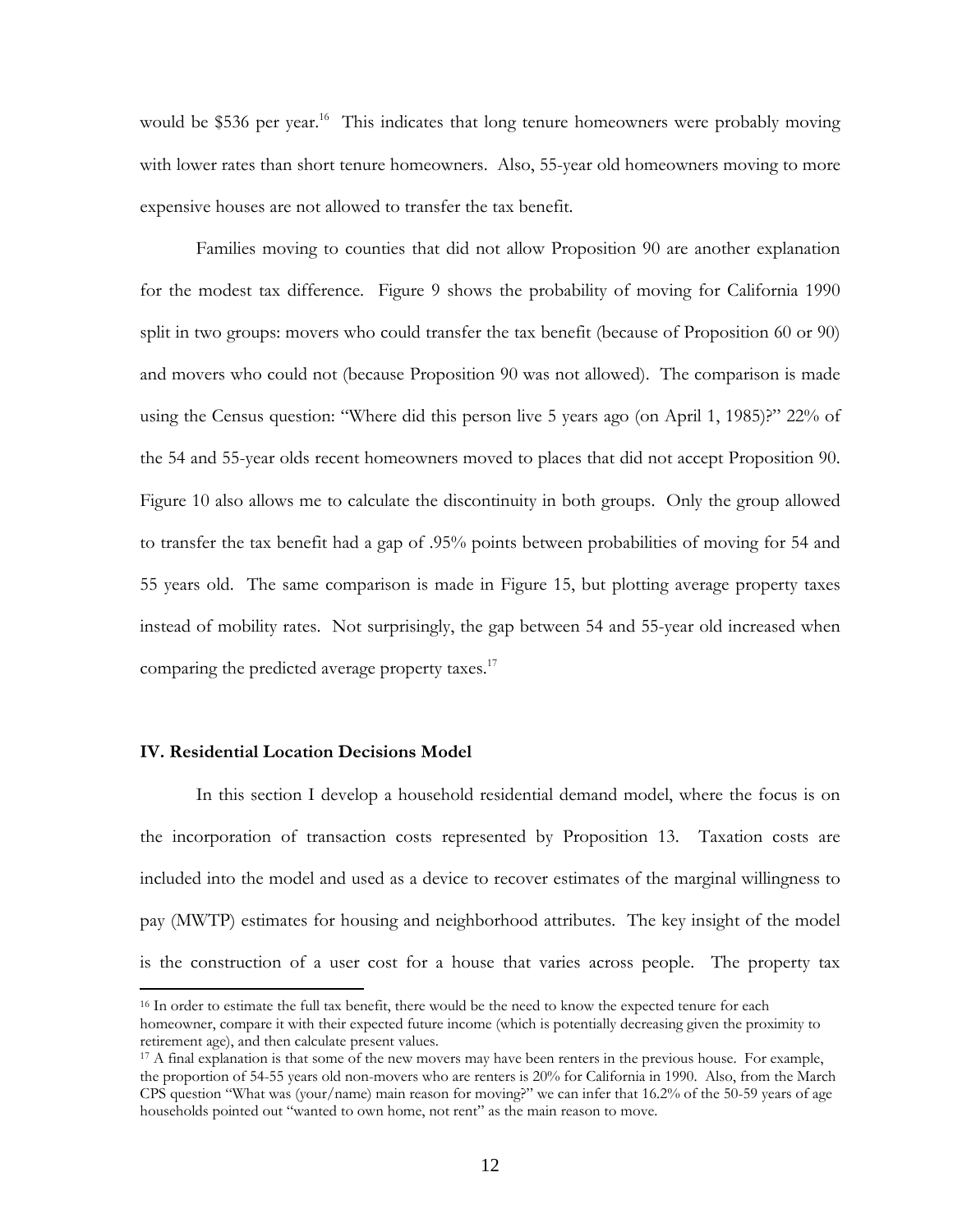differences created by Proposition 13 provides exogenous variation in user costs, and can be used as an instrumental variable to reduce the influence of unobserved house characteristics in estimating MWTP.

The model is based on standard differentiated product demand models, whose roots lie in the work of McFadden (1973,1978) and more recently Berry (1994), Berry, Levinsohn and Pakes (1995), and Petrin and Train (2004).<sup>18</sup> The central idea is that demand parameters can be recovered from observed choices in the housing market, where houses are considered as bundles of characteristics. Households choose to live in the house that maximizes expected utility derived from housing and location attributes.

A number of existing studies have used similar or related frameworks to estimate preferences for housing and neighborhood characteristics. Palmquist (1984) directly estimated demand for certain house characteristics in seven metropolitan areas using the hedonic approach developed by Rosen (1974). Recently, several papers adapted the BLP approach to the housing market, including Bajari and Kahn (2000), Bayer, McMillan and Rueben (2003) and Bayer, Ferreira and McMillan (2003). These last two papers develop an equilibrium model of the housing market, allowing the estimation of general equilibrium simulations to evaluate changes in policy. None of these papers, however, explicitly takes into account the variation in user costs of alternative housing units posed by Proposition 13 or similar laws in other states.

#### *A. The Model*

 $\overline{a}$ 

Assume that household *i* maximizes utility by choosing among alternative houses indexed by *j*. Also, assume that housing supply is fixed. The indirect utility of household *i* from

<sup>&</sup>lt;sup>18</sup> For a detailed explanation of the random coefficients multinomial logit model, see Nevo (2000). A review of the earlier literature can be found in Train (2000).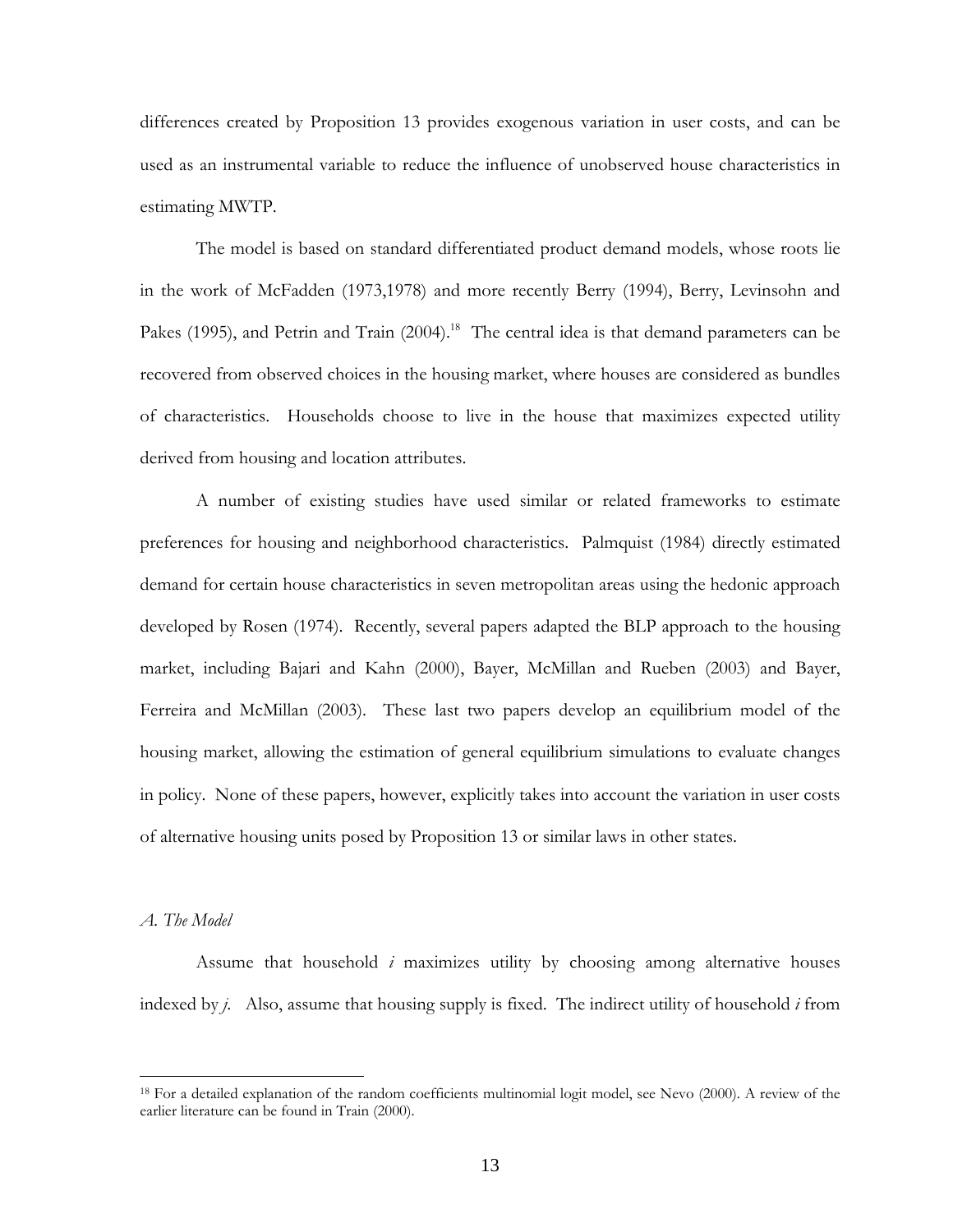consuming house *j*,  $U(p_i, \tau_{ij}, x_i, \zeta_i, \zeta_j; \theta)$ , is defined as a function of housing prices  $p_i$ , the property taxes paid by each homeowner  $\tau_{ij}$ , a vector of housing amenities  $x_i$ , a vector of observed household characteristics  $z_i$  - including annual household income  $I_i$ , unobserved attributes of the house  $\xi_j$  and a vector of unknown parameters  $\theta$  defining mean and heterogeneity in preferences. I adopt the following functional form:

$$
(2) \qquad u_{ij} = \alpha_i g (I_i - p_{ij}) + x_j \beta_i + \xi_j + \varepsilon_{ij}
$$

where  $g(\cdot)$  is a monotonic function,  $\varepsilon_{ij}$  is the stochastic term, and  $\alpha_i$  and  $\beta_i$  are preferences for housing prices and attributes. Each parameter associated with the choice variables in the model varies with a household's own characteristics according to:

(3a) 
$$
\alpha_i = \alpha_0 + \sum_{r=1}^R \alpha_r^m z_{ri}
$$

(3b) 
$$
\beta_i = \beta_0 + \sum_{r=1}^R \beta_r^m z_{ri}
$$

and equations (3a) and (3b) describe household *i*'s preference for housing characteristic *m*. 19 The term  $p_{ij}$ , which I call the user cost of the house in a given year, is defined as:

$$
(4) \t p_{ij} = r p_j + \tau_{ij}
$$

1

<sup>&</sup>lt;sup>19</sup> Unobserved heterogeneity is not modeled in this paper because of two reasons. First, the microdata allow me to incorporate a rich set of observed heterogeneity that gives rise to flexible substitution patterns. Second, it is still part of future research how to incorporate unobserved heterogeneity in models that use random samples of alternatives as a choice set.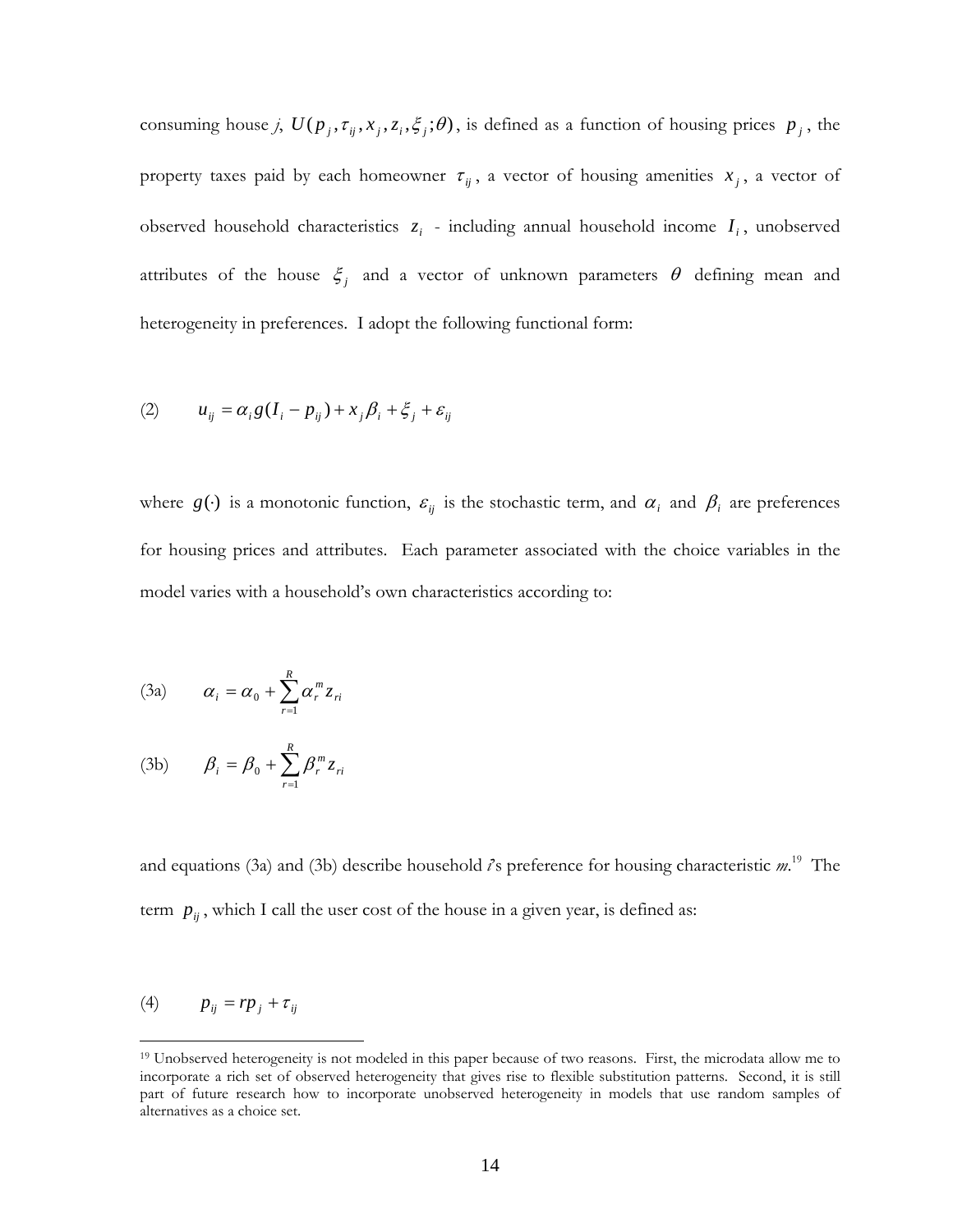where  $r$  is the annual interest rate. The user cost of the house is composed by a common carrying cost  $rp_j$  faced by all individuals, and property taxes  $\tau_{ij}$  specific to each homeowner.

Alternative choices for the function  $g(·)$  determine whether there are income effects in the marginal willingness to pay for amenities. The MWTP by household *i* for amenity *j* is:

(5) 
$$
MWTP_{ij} = -\frac{\frac{\partial u_{ij}}{\partial x_j^m}}{\frac{\partial u_{ij}}{\partial p_{ij}}} = \frac{\beta_i^m}{\alpha_i} \frac{1}{g'(I_i - p_{ij})}
$$

If  $g(I_i - p_{ij}) = I_i - p_{ij}$  then the MWTP is just  $-\frac{p_i}{\alpha_i}$ *m i*  $-\frac{\beta_i^m}{\alpha}$ . On the other hand, if

 $g(I_i - p_{ij}) = \log(I_i - p_{ij})$ , as would be the case under a Cobb-Douglas specification of preferences, then:

(6) 
$$
MWTP_{ij} = \frac{\beta_i^m}{\alpha_i} (I_i - p_{ij})
$$

which is increasing with income net of housing costs.

Given the household's problem described in equations (2)-(4), household *i* chooses housing choice *j* if the utility that it receives from this choice exceeds the utility that it receives from all other possible house choices, i.e.,

(7) 
$$
u_{ij} > u_{ik} \implies W_{ij} + \varepsilon_{ij} > W_{ik} + \varepsilon_{ik} \implies \varepsilon_{ij} - \varepsilon_{ik} > W_{ik} - W_{ij} \qquad \forall \quad k \neq j
$$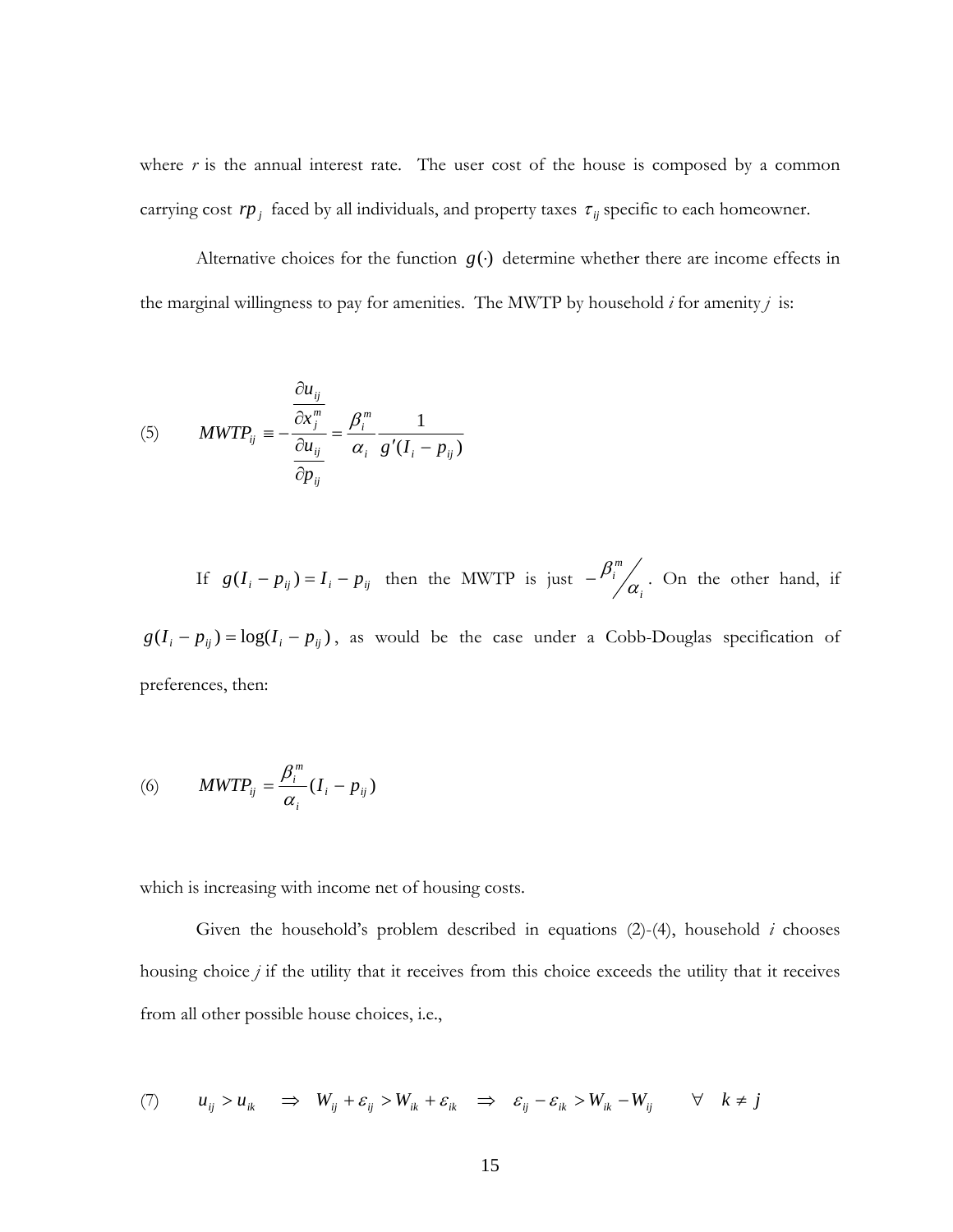where  $W_{ij}$  includes all of the non-idiosyncratic components of the indirect utility described in (2). As the inequalities in (7) imply, the probability that a household chooses any particular choice depends in general on the characteristics of the full set of possible house choices.

Assuming  $\varepsilon_{ij}$  follows an iid extreme value distribution, the probability of household *i* choosing house *j* from choice set *J* has the following functional form:

(8) 
$$
\Pi_{ij} = \frac{\exp(\alpha_i g (I_i - p_{ij}) + x_j \beta_i + \xi_j)}{\sum_{j=1}^{J} \exp(\alpha_i g (I_i - p_{ij}) + x_j \beta_i + \xi_j)}
$$

Maximizing the probability that each household makes the correct housing choice gives rise to the following log-likelihood function:

$$
(9) \qquad L = \sum_{i} \sum_{j} 1_{ij} \ln(\Pi_{ij})
$$

where  $1_{ij}$  is an indicator variable that is equal to one if household *i* chooses house *j* and zero otherwise.

#### *B. Endogeneity of Housing Prices*

The main concern that arises is estimating MWTP in the framework of equations (2)-(9) comes from the correlation between price and the unobserved portion of the utility. This correlation is caused by omitted variables – the econometrician does not observe all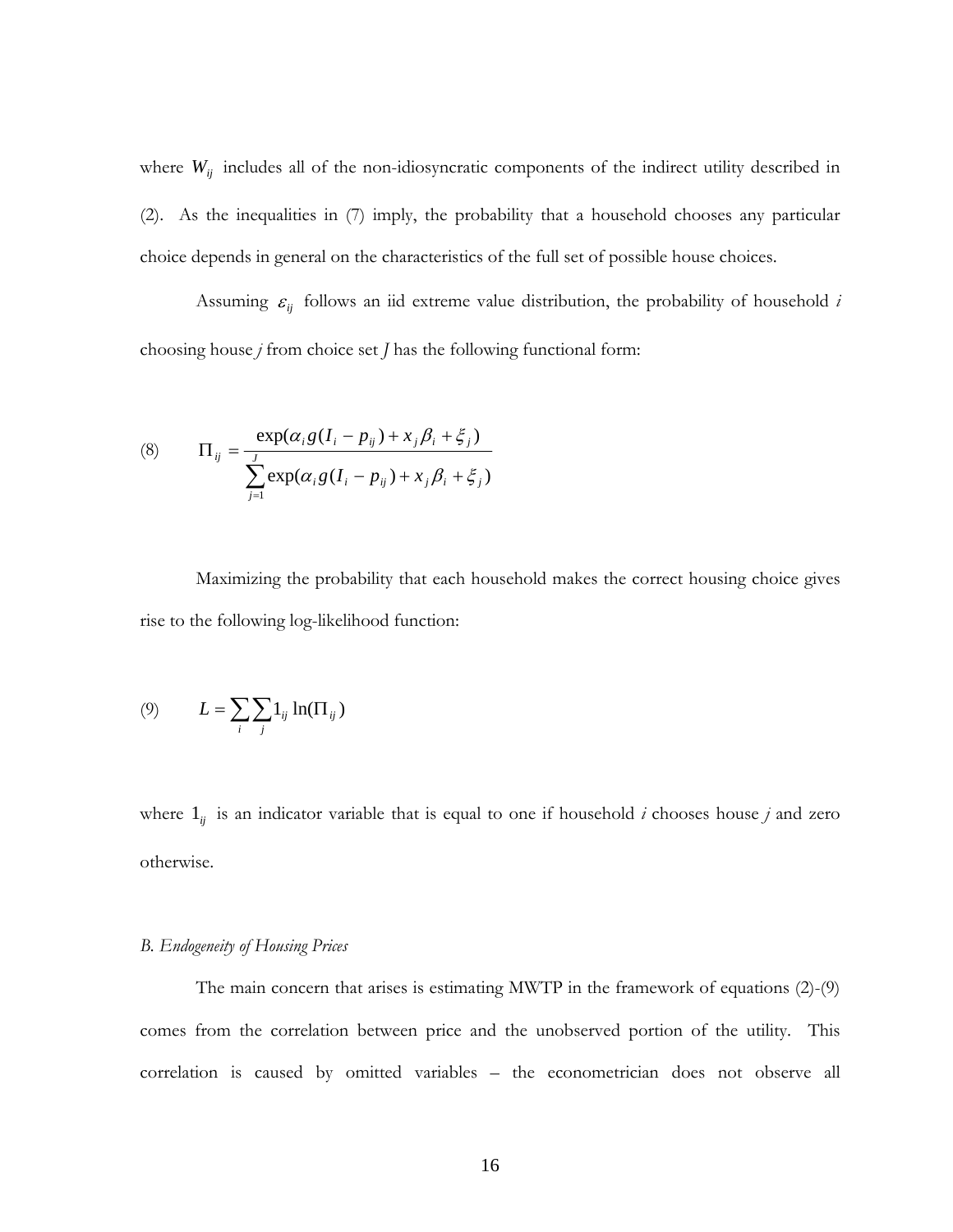characteristics of the house that affects utility, i.e., prices tend to be higher for houses with valuable unobserved attributes.

Most papers on demand for differentiated products have used two methods to solve this problem: the control function approach or the Barry, Levinshon and Pakes  $(1995)$  method.<sup>20</sup> The main problem with both approaches is the difficulty in finding instruments correlated with price and uncorrelated with the mean utility that all households share from each house. In this paper, I choose the control function approach because of the high number of products in the housing market, leading to complications in estimating mean utilities for each product in a Barry, Levinshon and Pakes  $(1995)$  framework.<sup>21,</sup>

The variation in taxation costs faced by homeowners in California is key element in the identification strategy. The instrument corresponds to the "clean" variation in  $p_{ij}$ , i.e., corresponds to the component of the user cost of the house dependent on Propositions 13, 60 and 90. Proposition 13 gives the variation in implicit tax benefits faced by homeowners, while Propositions 60 and 90 set the moving costs when householders decide to choose another property.

A potential concern about using moving costs as source of identification is the instrument's correlation with homeowner tenure. If the instrument is correlated with tenure, then it is also potentially correlated with unobserved housing quality, undermining the identification strategy. A simple regression of property taxes on tenure produces an  $\mathbb{R}^2$  of .15. In order to address this issue, an alternative specification is used for the instrument, where

 $^{20}$  In the control function, a set of instrumental variables is used in a first stage regression of prices on housing attributes. In the second stage, a function of the first stage predicted residuals is included in the choice model. In the Barry, Levinshon and Pakes (1995), a series of mean utilities derived from market shares are estimated in the

choice model. The mean utilities are then regressed on price, housing variables, and the price instrument.<br><sup>21</sup> Hausman (1978), Heckman (1978) and Smith and Blundell (1986) initially developed the control function, and it can be thought as a two-stage least square approach applied to non-linear models. Blundell and Powell (2001) expanded the control function ideas in a semi-parametric and non-parametric estimation. It is important to emphasize that the control function approach does not have the same properties of the traditional Barry, Levihson and Pakes (1995) approach. Petrin and Train (2004) demonstrate the differences between the two methods.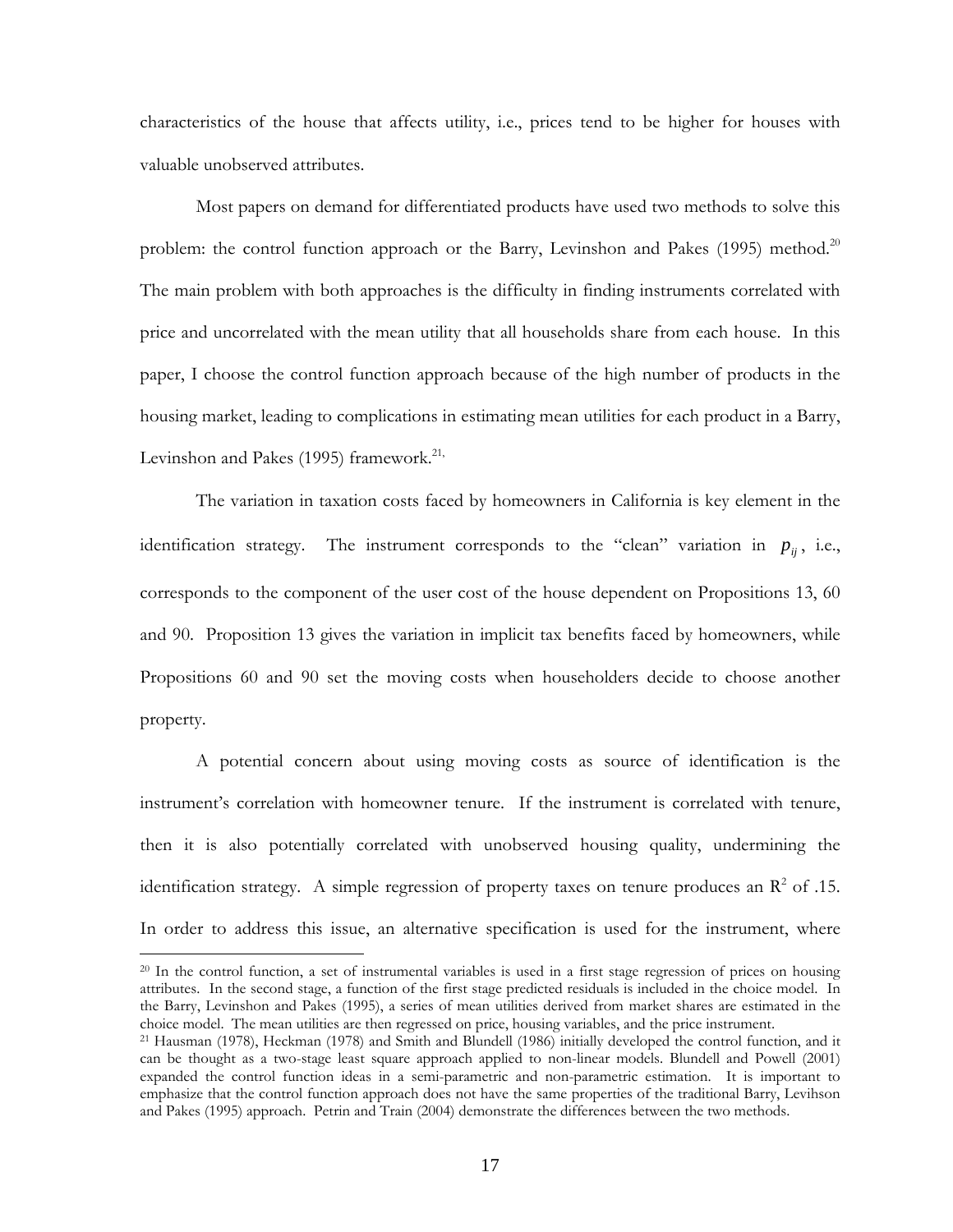individual tenure is decomposed out of moving costs.

The procedure works as follows: First, the effective property tax rates are estimated for each homeowner. Then, block group average effective tax rates are calculated for homeowners with age groups, such as 30-34, 35-39, 40-44 year olds, and so on. Finally, the house value of each homeowner is multiplied by the relevant average effective tax rate. In doing so, the correlation of the instrument with individual homeowner tenure is mitigated, leaving an adjusted property tax that is a function of past housing values in the same neighborhood for people of the same age group. As expected, I find an  $\mathbb{R}^2$  of only 0.04 for the regression of the adjusted instrument on homeowner tenure. I use this adjusted instrument throughout the paper.

In practice, I estimate the following first stage for the income effects specification:

$$
(10) \qquad g(I_i - p_{ij}) = \lambda \tau_{ij} + x_j \psi + \nu_{ij}
$$

Then, the predicted residual  $\hat{v}_{ij}$  is incorporated in the utility function as a linear term:

(11) 
$$
u_{ij} = \alpha_i g (I_i - p_{ij}) + x_j \beta_i + \delta_i \hat{v}_{ij} + \varepsilon_{ij}
$$

where  $\delta_i$  also depends on observed household characteristics. As evident from equation (11), the predicted residual  $\hat{v}_{ij}$  is a proxy for the unobserved housing quality  $\xi_j$ .<sup>22</sup> As in traditional two-stage least squares estimates, the identification strategy fundamentally relies on the first stage results.

 $^{22}$  I only include a linear function of the residual in the estimates, although the control function allows the inclusion of any non-linear function. As a consistency check, interactions of the predicted residual with choice variables were included in the model, leading to results relatively similar to the original specification.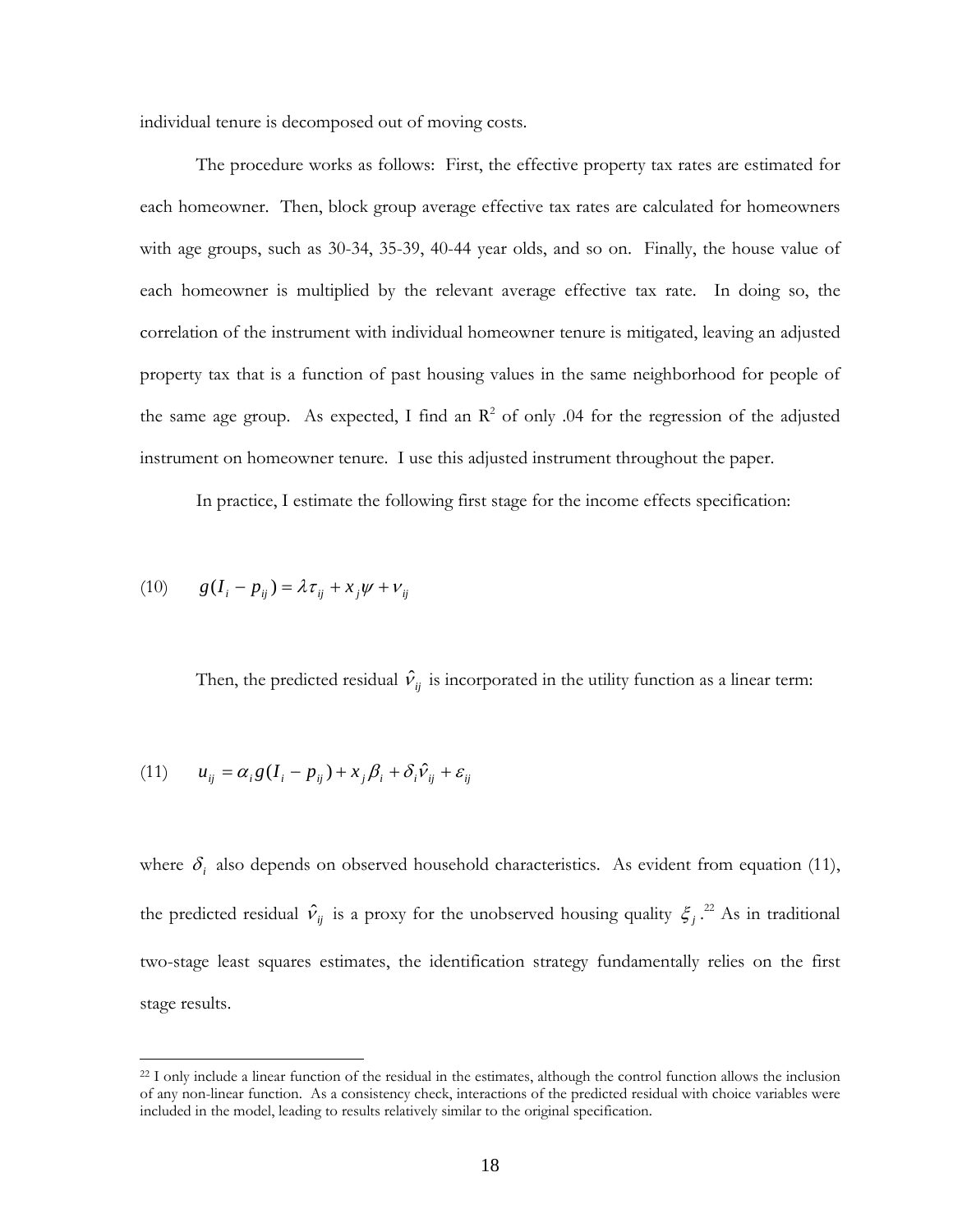While price endogeneity is the main identification problem of revealed preference models, it is not the only one. In order to estimate the model, it is assumed that house characteristics are uncorrelated with the unobserved portion of the utility. As an example, house style or front yard size are assumed to be uncorrelated with number of rooms. If this is not the case, MWTP estimate for an extra room will be biased. Although this might seem a restrictive hypothesis, to my knowledge there is no paper in the housing literature that addresses this question by using exogenous variation from a natural experiment.

#### **V. Estimation Results**

This section presents estimation results for the preceding model, using data on 98,407 homeowners between 30 and 70 years of age living in the San Francisco Bay Area and included in the 15% restricted use 1990 Census sample<sup>23</sup>. I use the restricted California Decennial Census Long Form data because in addition to containing the location of each house at the block level, the Long Form database also includes more complete data on key variables, such as property taxes. In particular, although the public use files of the Census top code property taxes at \$5,000 and report only discrete ranges of taxes, the restricted Long Form data have the exact property tax paid by all households up to a \$15,000 cap.

The analysis is restricted to residents of a single metropolitan area for several reasons. First, it is a self-contained economic region, with small proportion of commuters in and out of the region. Second, by focusing on a single metropolitan area, I restrict attention to alternative housing choices in the same area. Finally, for reasons of tractability and for obtaining permission to use the restricted Census data it is more convenient to use data from a single metropolitan area.

<sup>&</sup>lt;sup>23</sup> The sample is composed of six counties: Alameda, Contra Costa, Marin, San Jose, Santa Clara and San Francisco.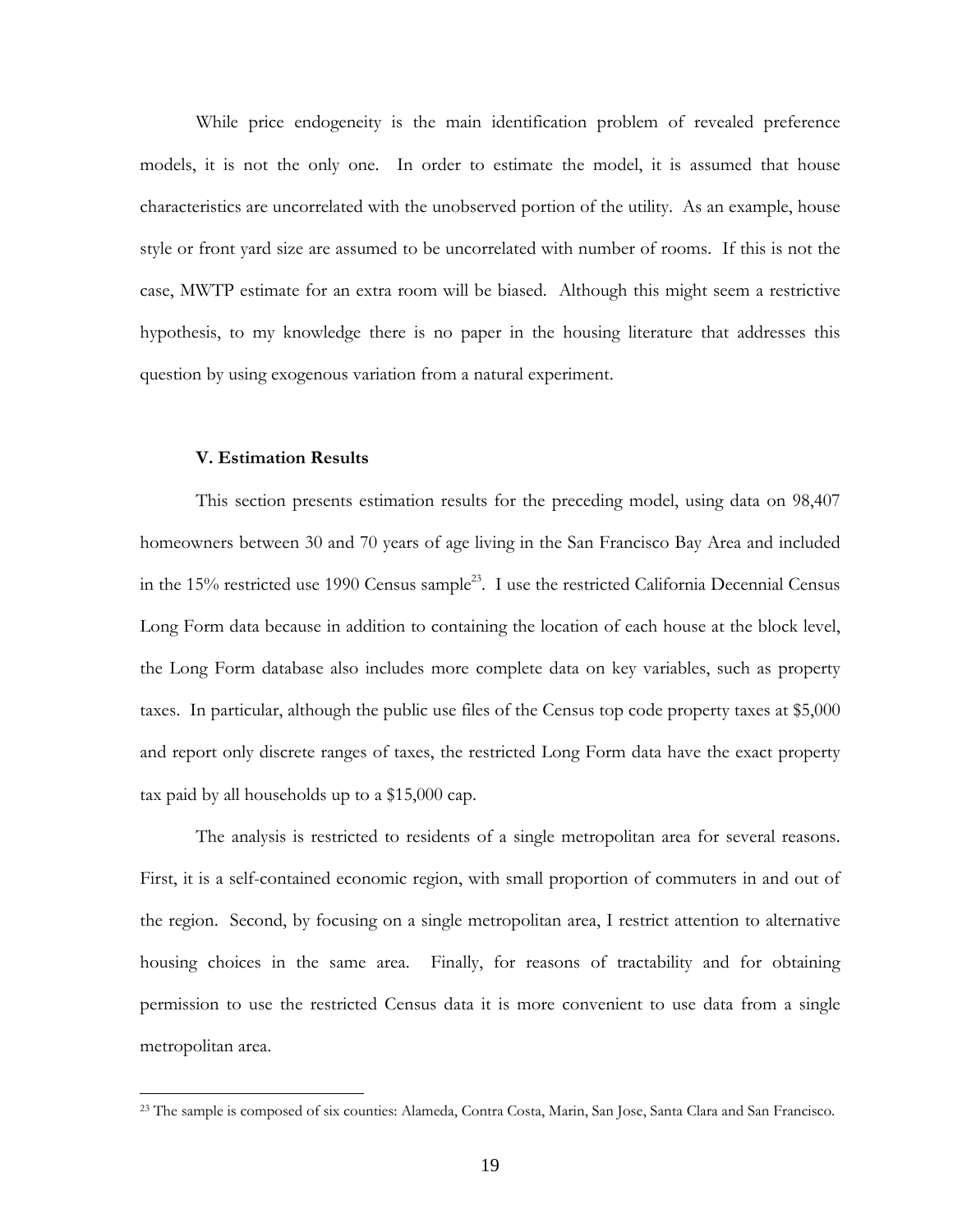In the estimation, each household is assumed to compare the value of their current house to the value of a set of alternative houses. I assume that the set of possible alternatives includes houses that were newly purchased in the previous year. This is best proxy for houses available in the market in the year of analysis.<sup>24</sup> For each household in the estimation sample, I randomly assign 10 alternative houses from the choice set - the consistency of this procedure is guaranteed by the IIA property, as demonstrated in McFadden (1978). <sup>25</sup>

The choice variables include characteristics of the house (draw from the Census data), socio-demographic characteristics of the neighborhood (based on averages at the block group level from the Census data), and characteristics of the neighborhood from external data, including elevation, population density, a measure of local air quality and a measure of  $1<sup>st</sup>$  grade test scores in the nearest public primary school.<sup>26</sup> Appendix Table 2 shows the average characteristics of the houses owned by people in the sample and of the alternative houses. The alternative houses have a smaller number of rooms, were built more recently and are more likely to be apartments or attached dwellings. Neighborhood characteristics are very similar for both groups, although chosen houses are located in slightly whiter and richer block groups.

From the point of view of the model developed in the last section, the most interesting feature of the chosen house versus the alternatives is the property tax. For the chosen houses,

<sup>&</sup>lt;sup>24</sup> Misspecification of the choice set may lead to serious estimation biases. Swait (1984) showed, for example, that not incorporating captivity to a certain group of alternatives, lead to downward biased estimates for choice characteristics and upward biased fixed effects parameters. The logic is simple: when we include in the model alternatives not available to individuals (or not considered by them), we are in fact adding extra noise, which will be

<sup>&</sup>lt;sup>25</sup> Although IIA property dictates substitution patterns among individual alternatives, the inclusion of observed heterogeneity allows flexible substitution patters at higher levels of aggregation. Also, the inclusion of distance to work gives rise to more reasonable substitution patterns in the urban space.<br><sup>26</sup> Elevation is measured at the block level (source: EPA: BASINS - Better Assessment Science Integrating Point

and Nonpoint Sources). Population density combines Census data and block group areas drawn from ArcView GIS. Average test scores of 1991-1992 and 1992-1993 academic years are assigned from the closest school within the school district, using census block centroids and school latitudes and longitudes (source: California Department of Education, 1991-1993). Air quality is predicted for each census block using information from monitor stations (source: Rand California, 1990) and industrial plants (source: EPA – AIRS –Aerometric Information Retrieval System).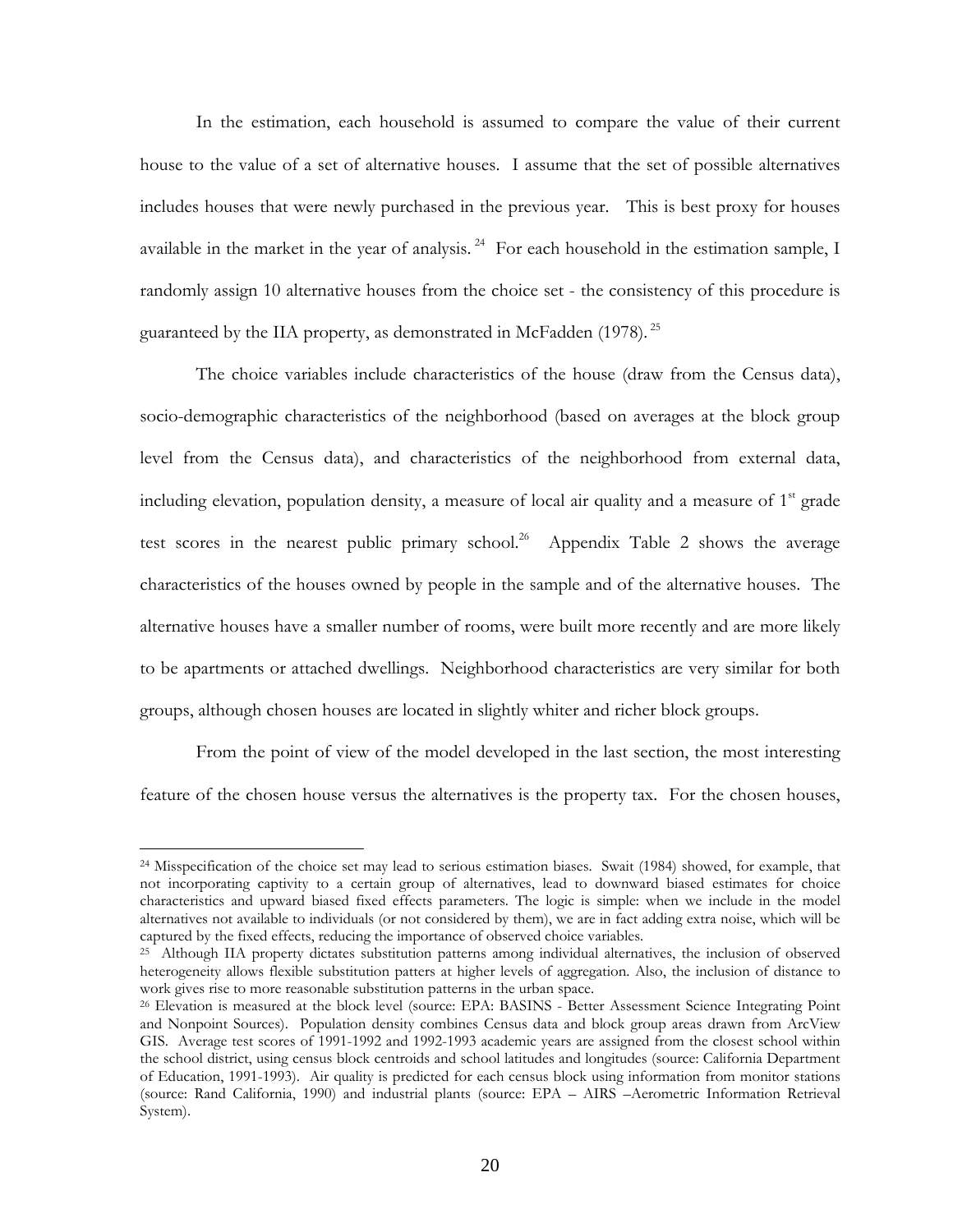the property tax is reported in the Census. For the alternative, the institutional framework of Propositions 13, 60 and 90 is used to generate the taxation costs that a specific household faces when choosing that house. For example, a 30 year old choosing a house from the alternative set is assumed to have property taxes calculated as  $1\%$  of the house value.<sup>27</sup> On the other hand, homeowners age 55 or older are allowed to transfer current property tax cost of their current home to another house if: a) the housing alternative is of equal or lesser value; b) the homeowner is moving within the same county or to a county that accepts Proposition 90. After generating property taxes for all alternatives, the individual user cost of the house is constructed as in equation 8, using an interest rate of  $6\%$ <sup>28</sup> Appendix Table 3 reports the first stage estimates of the user cost on property taxes and housing and neighborhood variables for the pooled set of houses and alternatives. As expected, all specifications show a high F-test for the instrumental variable.

Multinomial logit estimates are presented in Table 4. Column (1) shows preference parameters for a model without heterogeneity and assuming that utility is linear in income net of housing costs. I focus on three variables - number of rooms, detached houses and average income of the neighborhood – to compare how changes in the model affect housing and neighborhood MWTP estimates. All signs look correct – negative for price and positive for the choice variables. The main problem is the magnitude of the price coefficient, which suggests a very small value for the marginal utility of income, or alternatively very high value of willingness to pay. This problem, which has been noted in other studies, is arguably due to the fact that house prices are correlated with unobserved characteristics of the house. Looking at columns (2)-(4), the estimated coefficient of the user cost variable remains relatively small in magnitude, even when including a broad set of housing and neighborhood controls.

 $\overline{a}$ 

<sup>&</sup>lt;sup>27</sup> Median self-reported house values from the Census are used to calculate this cost.

<sup>28</sup> Similar results were achieved with interest rates of 8% and 10%.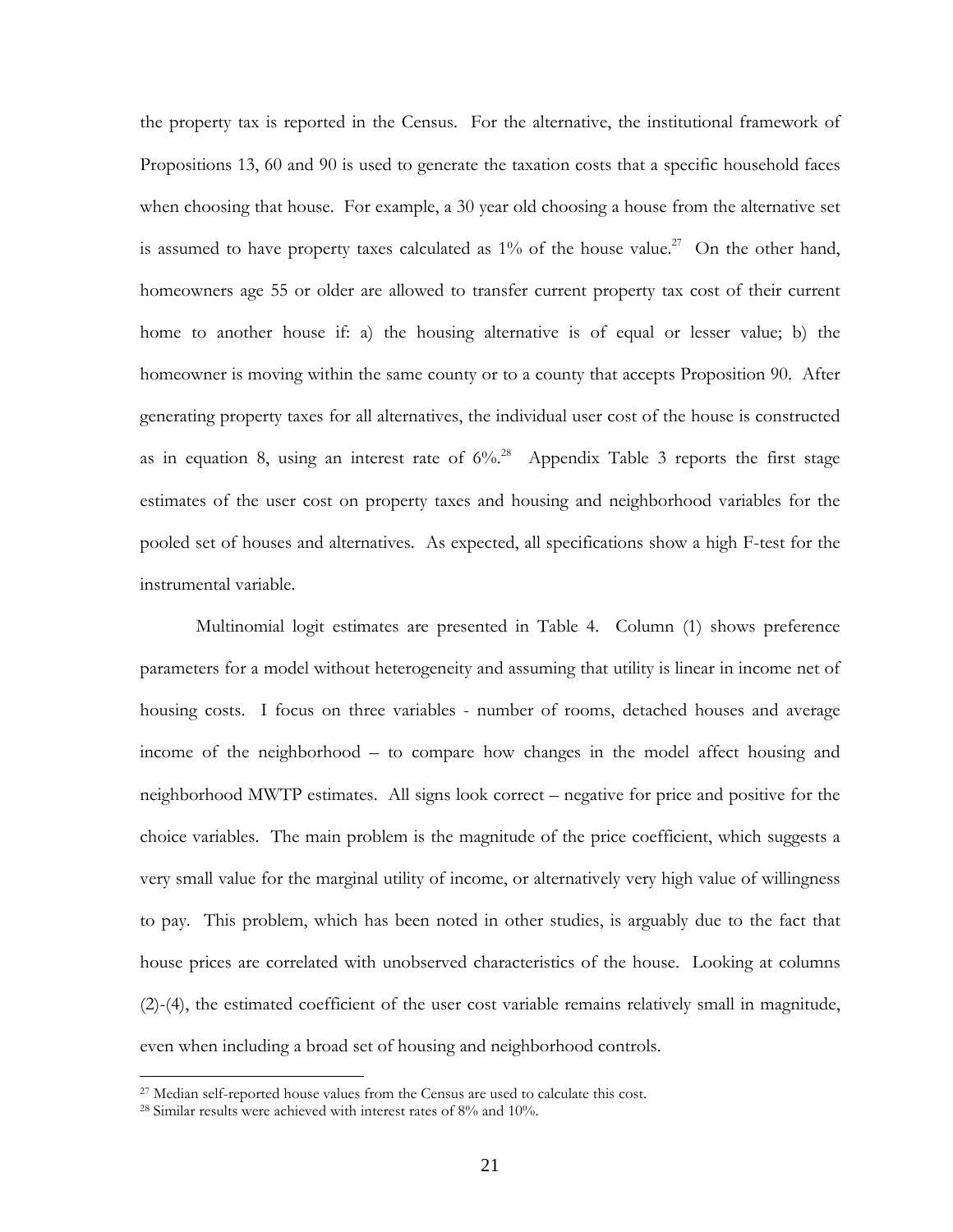Column (5) reports the estimate results for a specification similar to the one in column (4) but with the addition of a control function, equal to the residual of the first stage model for the user costs, as indicated in equations (10) and (11). The coefficient on the control function is large and positive, suggesting that unobserved variables that affect price also affect the utility assigned to the house. When the control function is included, the coefficient on the user cost rises in magnitude by a factor of 3.

MWTP estimates derived from the primitives of the model are shown in Table 5. The simplest model shows very high MWTP estimates for housing characteristics - \$3,275 per year for an extra room and \$17,210 for a detached house. On the other side, MWTP for average income of the neighborhood seems too small - \$1,081 for a \$10,000 higher average income of the neighborhood. Even after including other controls for housing and neighborhood amenities, the results still look very similar. Column (5) shows the inclusion of the control function. As noted in the multinomial logit estimates, the control function has the expected effect of deflating the MWTP estimates for housing characteristics - \$2,021 for number of rooms and \$4,446 for a detached house.<sup>29</sup>

Wealth effects are included in columns (6) and (7) of Tables 4 and 5. Again, the results are meaningful only after controlling for the unobserved housing quality. The user cost coefficient sign is opposed to the initial estimates because it was replaced by the income net of housing costs. The MWTP estimates are \$2,083 for number of rooms, \$6,706 for a detached house and \$1,616 for average income of the neighborhood. When wealth effects from owning a property are considered in the model, homeowners are on average willing to pay a similar amount for an extra room, but 50% more for a detached house and 25% more for a

l

<sup>29</sup> Appendix Table 4 reports results for a standard hedonic regression model. Although the hedonic model is not purged of any of the selection and endogeneity problems, it offers a good benchmark for comparing the model estimates.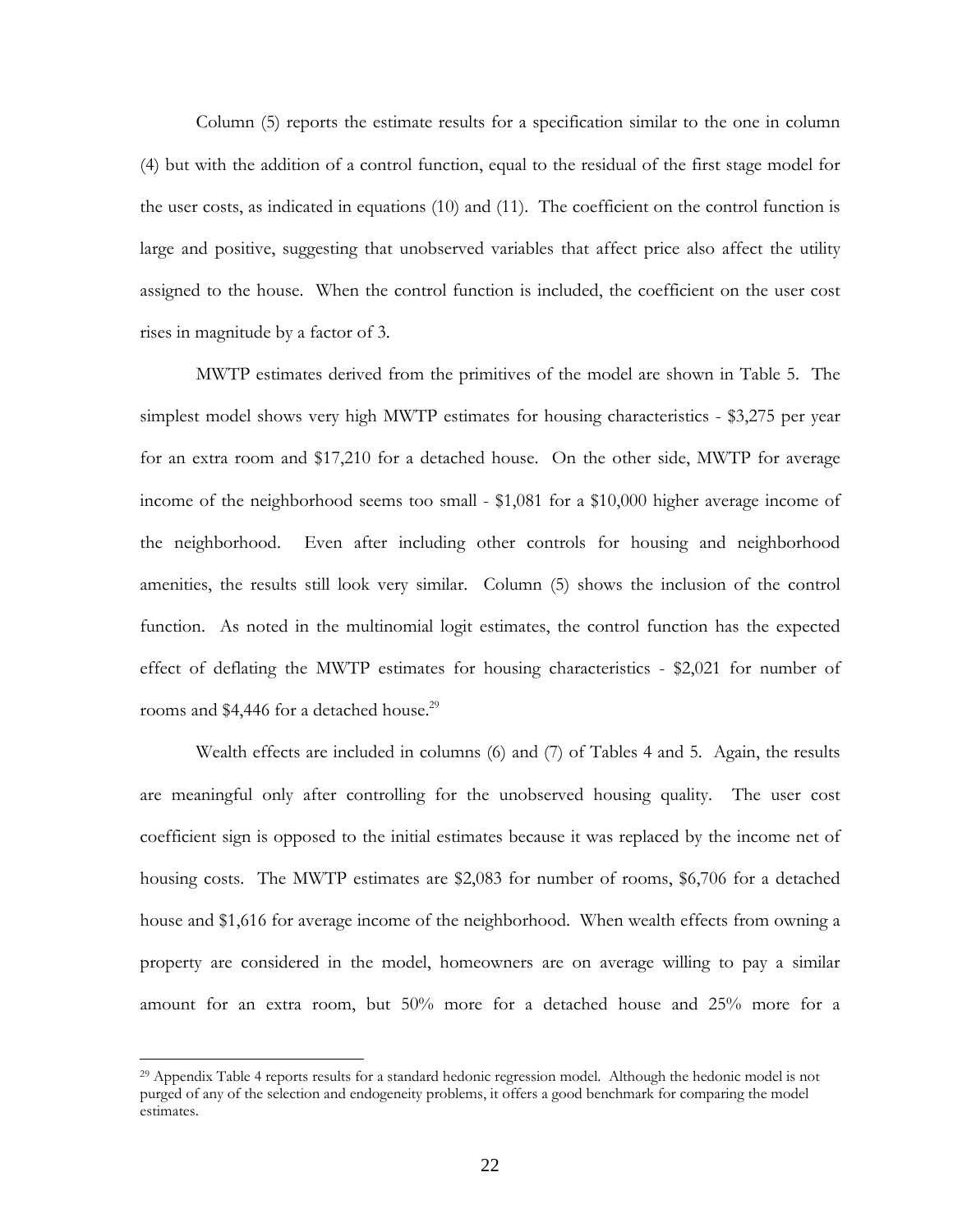neighborhood with higher average income.

Finally, on Table 6 I include observed heterogeneity in the model. Household income, age, and a dummy for white are interacted with all choice characteristics, including distance to work. Column 1 shows baseline MWTP estimates, corresponding to a mixed race household (given by the share of whites in the sample) with average income and average age. Although not directly comparable, those MWTP are strikingly similar to the model that assumes homogenous preferences. Columns (2), (3) and (4) report MWTP results from a household with higher income, higher age, and white respectively. The \$10,000 change in income is not enough to have a noticeable effect in preferences. 10 years of age has a sizable effect though, especially on the choice of housing type. Finally, white households have strong preferences to live with individuals of the same type.

## *A. Robustness Checks*

l

In order to assure that estimation results are driven by the variation in the data, and not by the structure of the model, I also estimate a similar housing choice model for Dallas-TX in 1990. $^{30}$  Table 7 shows the multinomial logit estimates for models with and without the control function. The standard multinomial logit showed in column (1) has a small and negative user cost coefficient, as we observed for the California estimates. However, the results are very different for the control function specification showed in column (2). The control function coefficient estimate is not significantly different than zero, and its magnitude is very small and not powerful enough to shift the user cost coefficient. MWTP estimates are reported in columns (3) and (4), and they show very similar results for both approaches, indicating that the

<sup>&</sup>lt;sup>30</sup> Homeowners age 65 or older were excluded from the sample because they receive several property tax exemptions in the state of Texas. Also, the alternative property tax schedule from the multinomial logit estimation is defined by the property tax currently paid in the alternative houses selected from the choice set.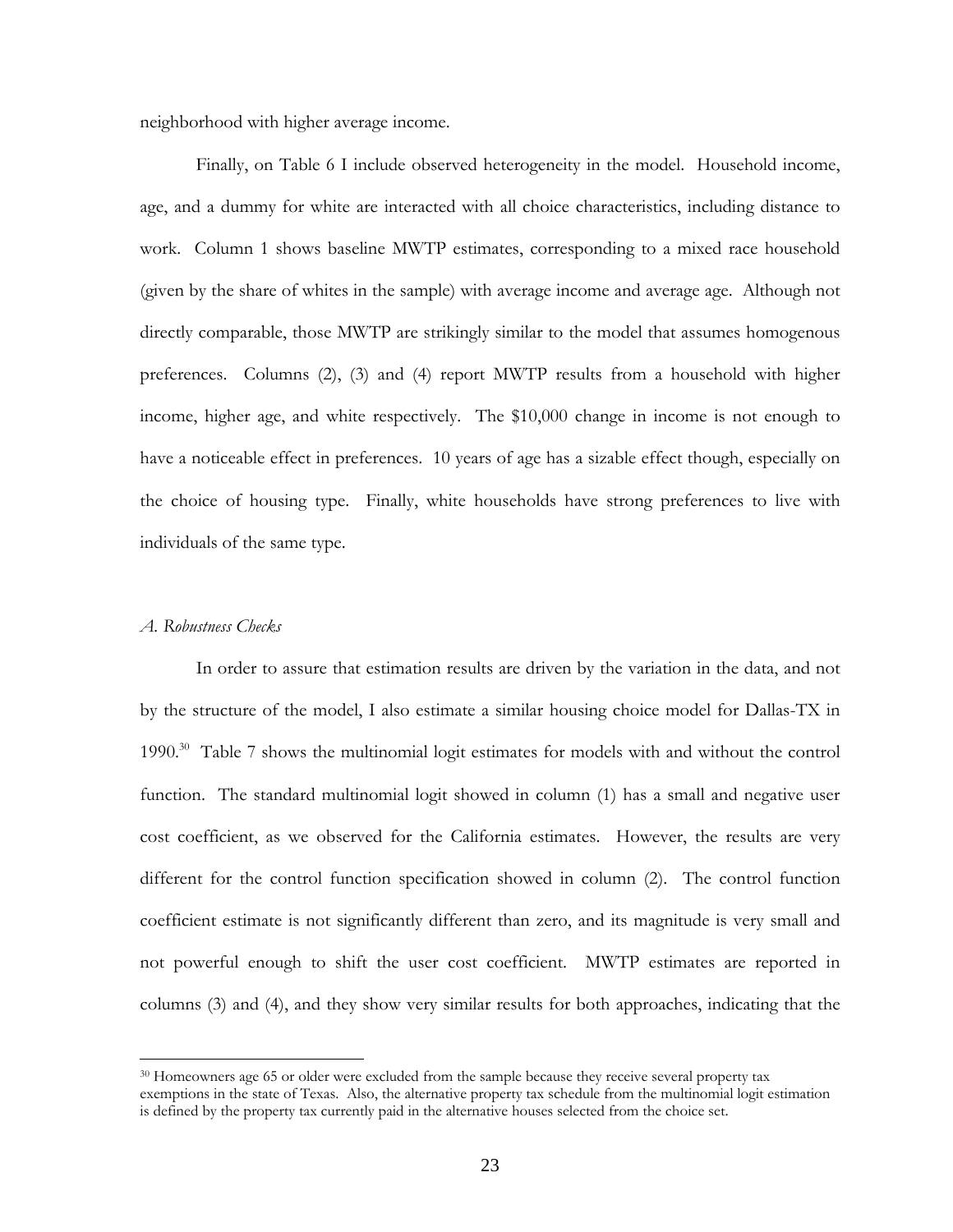control function does not provide new relevant variation to the estimates. Given that house values in Texas are re-assessed every two to three years, moving costs represented by property taxes do not carry any information about historical house prices, and potential house buyers have similar user costs for the same property in that state.

Another interesting way of testing the fitness of the residential demand model is to look at predicted mobility rates. In my model, mobility rates can be derived from predicted probabilities of choosing a house, which are estimated directly from equation 8. Specifically, the estimated probabilities of choosing a house from the alternative set are used as a proxy for homeowners' mobility. Figure 11 plots these predicted probabilities by age groups. The predicted mobility patterns only resemble the ones showed in Figure 3 when using the model with the control function. When not using the variation in property taxes to control for unobserved components of the house, predicted mobility patterns are almost constant across age groups.

### **6. Conclusion**

Given that homeownership is the primary way in which families accumulate wealth, understanding housing demand is of special importance in evaluating questions of welfare and equity across household types. Unfortunately, existing economic models that predict sorting in the urban landscape generally assume no barriers to household sorting due to transaction costs. In reality, it is hardly credible to assume that such frictions do not affect the housing market.

In this paper I provide clear evidence that transaction costs affect individual behavior. Using a natural experiment design generated by California's Propositions 13, 60 and 90, I show a distinct effect of property tax variations on household mobility. This analysis also indicates that individuals may face differentiated prices in the market, and that such variation can be used as a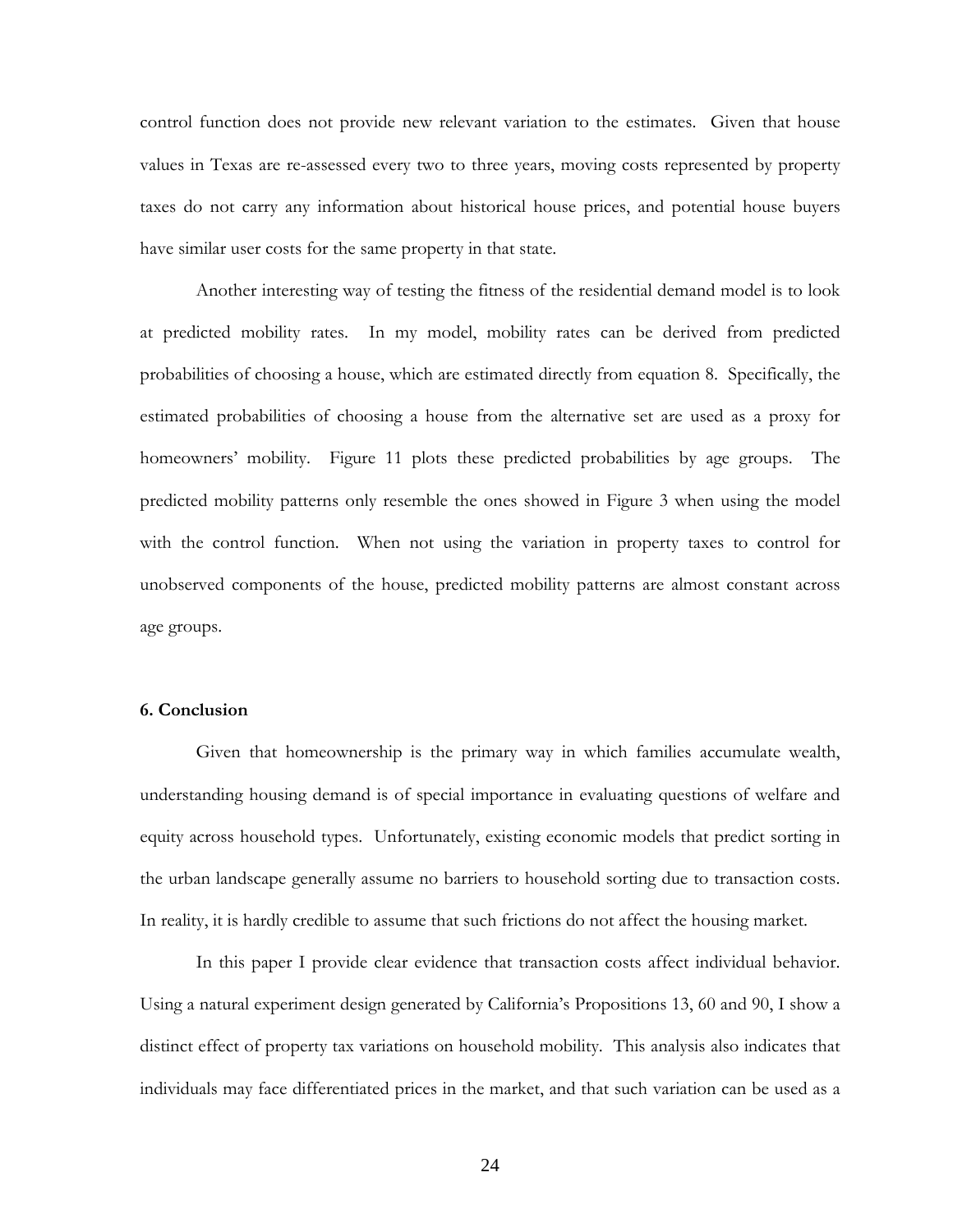source of identification for revealed preference models of housing demand. MWTP for housing characteristics are approximately 100% upward biased when the variation in property taxes is not used to account for the endogeneity of housing prices. Given this evidence, economic models that fail to incorporate moving costs and other unobserved factors may provide biased predictions of choice behavior.

#### **References**

- Bajari, P. and Kahn, M. (2001) "Why do Blacks Live in The Cities and Whites Live in the Suburbs?" mimeo, Stanford University.
- Benabou, Roland, (1993), "The Workings of a City: Location, Education, and Production," *Quarterly Journal of Economics*, 108(3), pp.619-652.
- Barrow, L. and Rouse, C. (2000) "Using Market Valuation to Asses the Importance and Efficiency of Public School Spending." Working Paper, Princeton University.
- Bayer, P., McMillan, R. and Rueben, K. (2002) "The Causes and Consequences of Residential Segregation: An Equilibrium Analysis of Neighborhood Sorting." Mimeo, 2002.
- Bayer, P., Ferreira, F. and McMillan, R. (2003) "A Unified Framework for Measuring Preferences for Schools and Neighborhoods." *NBER Summer Institute*, 2003.
- Berry, S. (1994) "Estimating Discrete-Choice Models of Product Differentiation." *The Rand Journal of Economics*, Vol. 25(2), p. 242-262.
- Berry, S., Levinsohn, J. and Pakes, A. (1995) "Automobile Prices in Market Equilibrium." *Econometrica*, Vol. 63(4), p. 841-890.
- Blundell and Powell (2001) "Endogeneity in semiparametric binary response models." Working Paper, Department of Economics, University College London.
- Brunner, E. and Rueben, K. (2001) "Financing New School Construction and Modernization: Evidence from California." *National Tax Journal*, 54(3), p. 527-39.
- Caplin, A., Freeman,C. and Tracy, J. (1997) "Collateral Damage: Refinancing Constraints and Regional Recessions." *Journal of Money,Credit and Banking*, 29(4), p.496-516.
- Chan, S. (2001) "Spatial Lock-In: Do Falling House Prices Constrain Residential Mobility." *Journal of Urban Economics*, Vol. 49(3), p. 567-586.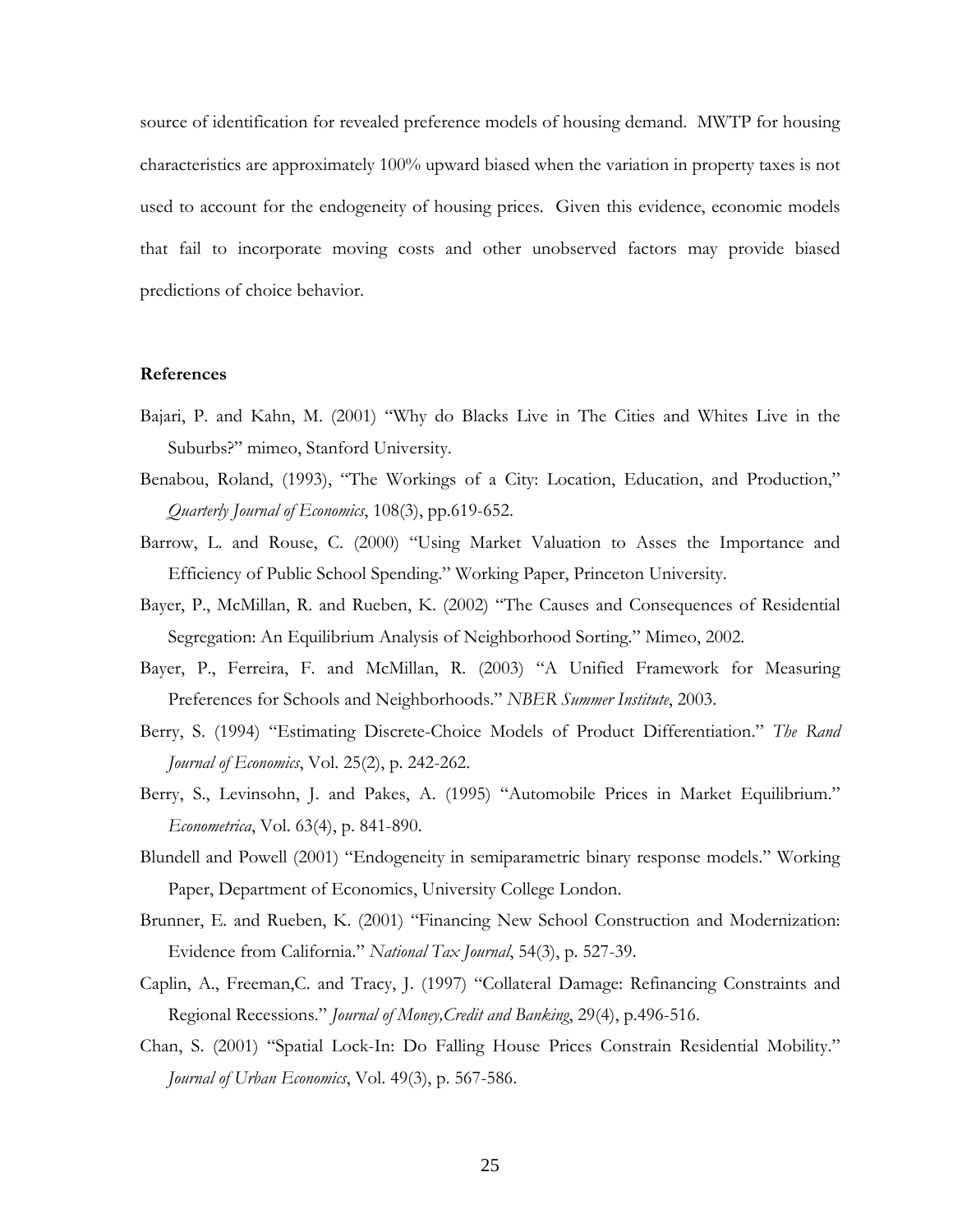- Cook T. and Campbell, D. (1979) "Quasi-Experimentation: Design and Analysis Issues for Field Settings." Boston, MA: Houghton Mifflin.
- Epple, D., R. Filimon, and T. Romer (1984) "Equilibrium Among Local Jurisdictions: Towards an Integrated Approach of Voting and Residential Choice*," Journal of Public Economics*, Vol. 24, pp. 281-304.

\_\_\_\_\_\_\_\_\_\_\_\_\_\_\_\_\_\_\_\_\_\_\_\_\_\_\_\_\_ (1993) "Existence of Voting and Housing Equilibrium in a System of Communities with Property Taxes*," Regional Science and Urban Economics*, Vol. 23, pp. 585-610.

- Epple, D. and Sieg, H. (1999) "Estimating Equilibrium Models of Local Jurisdictions," *Journal of Political Economy*, Vol. 107, No. 4., pp. 645-681.
- Epple, D. and Zelenitz, A. (1981) "The Implications of Competition Among Jurisdictions: Does Tiebout Need Politics?' *The Journal of Political Economy*, 89, pp. 1197-1217.
- Fischel, W. (1989) "Did Serrano Cause Proposition 13?" *National Tax Journal*, 42(4), p. 465-73.
- Hausman, J. (1978) "Specification tests in econometrics." *Econometrica*, 46, p. 1251-1272.
- Heckman, J. (1978) "Dummy endogenous variables in a simultaneous equation system." *Econometrica* ,46, p. 931-959.
- McFadden, D. (1974) "Conditional Logit Analysis of Qualitative Choice Behavior." *Frontiers in Econometrics*, Academic Press: New York, p. 105-142.
- \_\_\_\_\_\_\_\_\_\_\_ (1978) "Modeling the Choice of Residential Location." In A. Karlqvist, L. Lundqvist, F. Snickars and J. Weibull (eds.). *Spatial Interaction Theory and Planning Models*, North Holland: Amsterdam, p. 75-96.
- Nagy, J. (1997) "Did Proposition 13 Affect the Mobility of California Homeowners?" *Public Finance Review*, 25(1), p. 102-16.
- Nechyba, Thomas J., (1997), "Existence of Equilibrium and Stratification in Local and Hierarchical Tiebout Economies with Property Taxes and Voting," *Economic Theory*, Vol. 10, pp. 277-304.
- Nevo, A. (2000) "A Practitioner's Guide to Estimation of Random Coefficients Logit Models of Demand." *Journal of Economics and Management Strategy*, Vol. 9(4), p. 513-548.
- Palmquist, R. (1984) "Estimating the Demand for the Characteristics of Housing." *The Review of Economics and Statistics*, Vol. 6(3), p. 394-404.
- Petrin, A. and Train, K. (2004) "Omitted Product Attributes in Discrete Choice Models." Mimeo, University of California, Berkeley.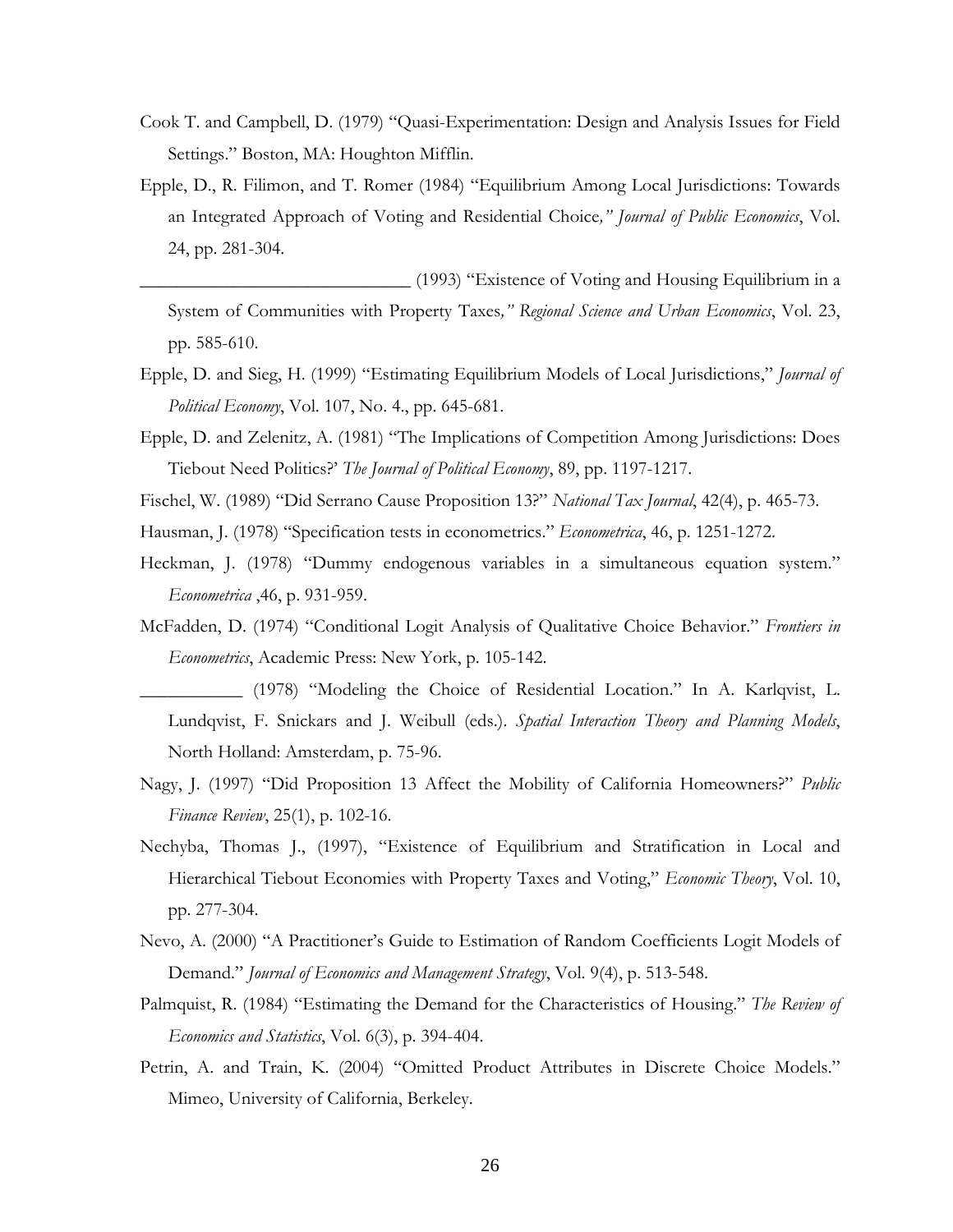Quigley, J. (1987) "Interest Rate Variations, Income, and Home Improvement Decisions." *Review of Economic and Statistics*, 69(4), p. 636-643.

\_\_\_\_\_\_\_\_ (2002) "Transaction Costs and Housing Markets." Mimeo, University of California, Berkeley.

- Rosen, K. (1982) "The Impact of Proposition 13 on House Prices in Northern California: A Test of the Interjurisdictional Capitalization Hypothesis." *Journal of Political Economy*, 90(1), p. 191-200.
- Rosen, S. (1974) "Hedonic Prices and Implicit Markets: Product Differentiation in Pure Competition." *The Journal of Political Economy*, Vol. 82(1), p. 34-55.
- Rothstein, Jesse, (2002), "Good Principals or Good Peers: Parental Valuation of School Characteristics, Tiebout Equilibrium, and the Incentive Effects of Competition Among Jurisdictions". mimeo, University of California, Berkeley.
- Rubinfeld, D. (1987) "Economics of the Local Public Sector." In: Auerbach, A. and Feldstein, M. eds., *Handbook of Public Economics*, vol.2, chapter 11.
- Sexton, T., Sheffrin, S. and O'Sullivan, A. (1995) "Property Taxes, Mobility, and Home Ownership." *Journal of Urban Economics*, 37, p. 107-129.

\_\_\_\_\_\_\_\_\_\_\_\_\_\_\_\_\_\_\_\_\_\_\_\_\_\_\_\_\_\_\_\_\_\_\_\_ (1999) "Proposition 13: Unintended Effects and Feasible Reforms." *National Tax Journal*, 52(1), p. 99-111.

- Shapiro, P. and Sonstelie, J. (1982) "Did Proposition 13 Slay Leviathan?" *American Economic Review*, 72(2), p. 184-90.
- Silva, F. and Sonstelie, J. (1995) "Did Serrano Cause a Decline in School Spending?" *National Tax Journal*, 48(2), p.199-215.
- Sinai, T. (1997) "Taxation, Mobility, and the Demand for Owner-Occupied Housing. " Mimeo, MIT, 1997.
- Smith, R. and Blundell (1986) "An Exogeneity Test for a Simultaneous Equation Tobit Model with an Application to Labor Supply." *Econometrica*, 54, p. 230-239.
- Swait, J. (1984) *Probabilistic Choice Set Formation in Transportation Demand Models*. Unpublished Ph. D. Dissertation, MIT, Cambridge, MA.
- Train, K. (2003) *Discrete Choice Methods with Simulation*. Cambridge University Press.
- Tiebout, C. (1956) "A Pure Theory of Local Expenditures." *The Journal of Political Economy*, Vol. 64(5), p. 416-424.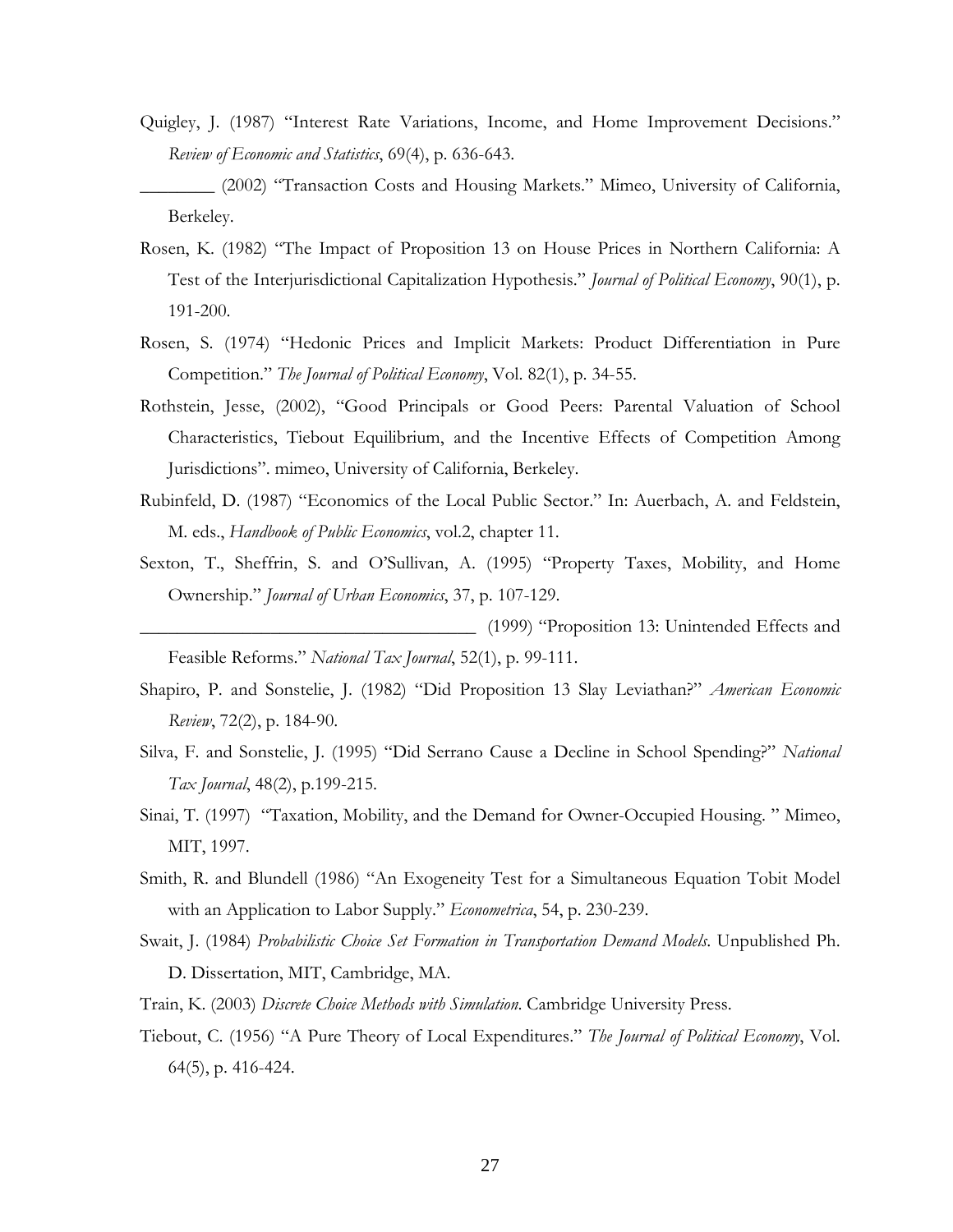Figure 1. Effective property tax rates by homeowner age, California 1990.



Source: 1990 IPUMS. Notes: Effective property tax rates are calculated as property taxes divided by house values. Age is the maximum between age of the head of the house and spouse.

Figure 2. Property taxes/household income ratio by age, California 1990.



Source: 1990 IPUMS. Notes: Counterfactual ratios are calculated as 1% of house values divided by household income. Age is the maximum between age of the head of the house and spouse.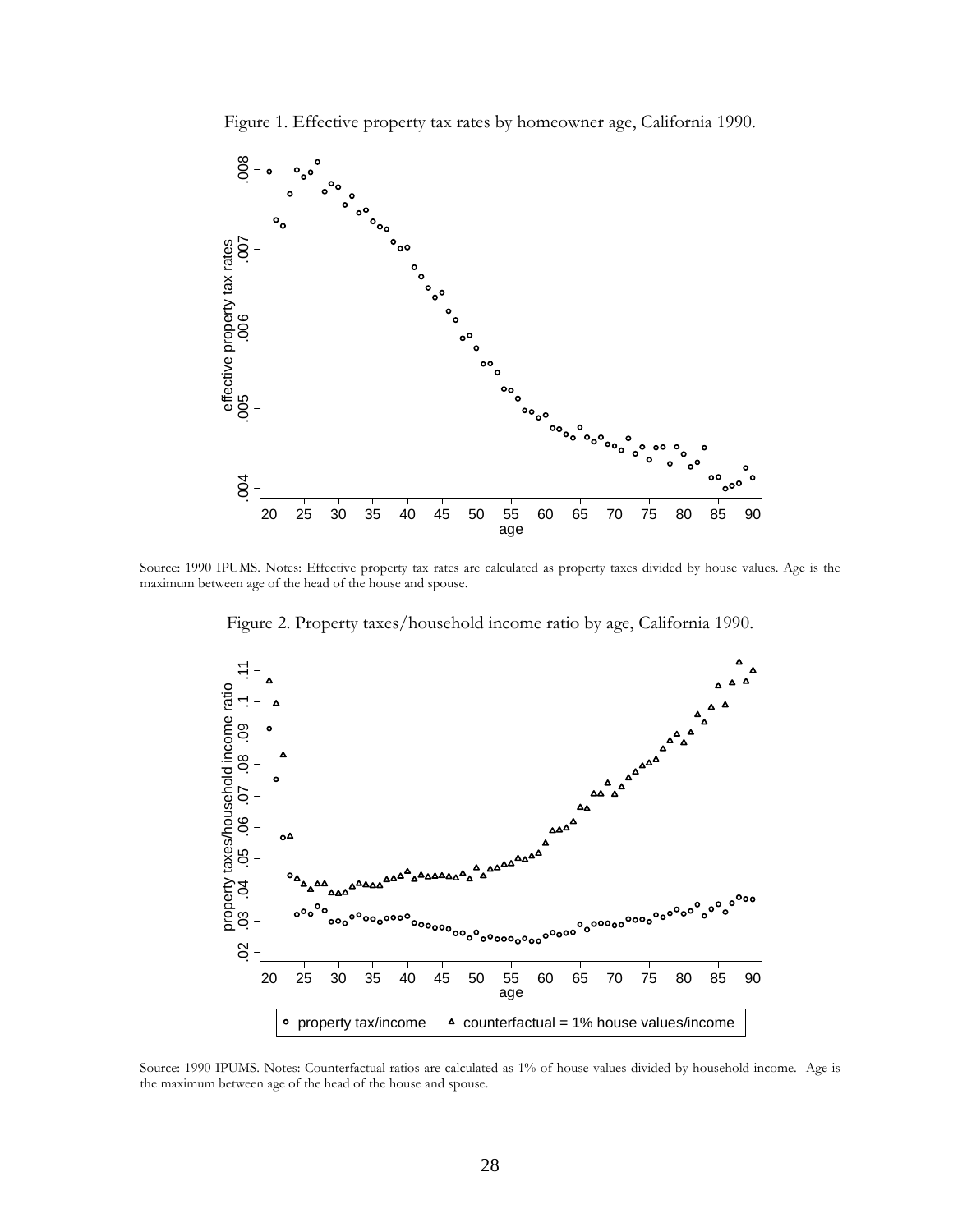Figure 3. Probability of moving for homeowners by age, California 1990.



Source: 1990 IPUMS. Notes: Each dot represents the probability of moving for homeowners by age, calculated as the number of new movers in 1989-1990 divided by the total number of homeowners by age. Age is the maximum between age of the head of the house and spouse. The thick line is composed by predicted values of a polynomial regression of probability of moving on a dummy for 55-year, age, age squared and cubic, household characteristics and housing amenities.

Figure 4. Probability of moving for homeowners by age, California 1980.



Source: 1980 IPUMS. Notes: Each dot represents the probability of moving for homeowners by age, calculated as the number of new movers in 1979-1980 divided by the total number of homeowners by age. See Figure 4 for other details.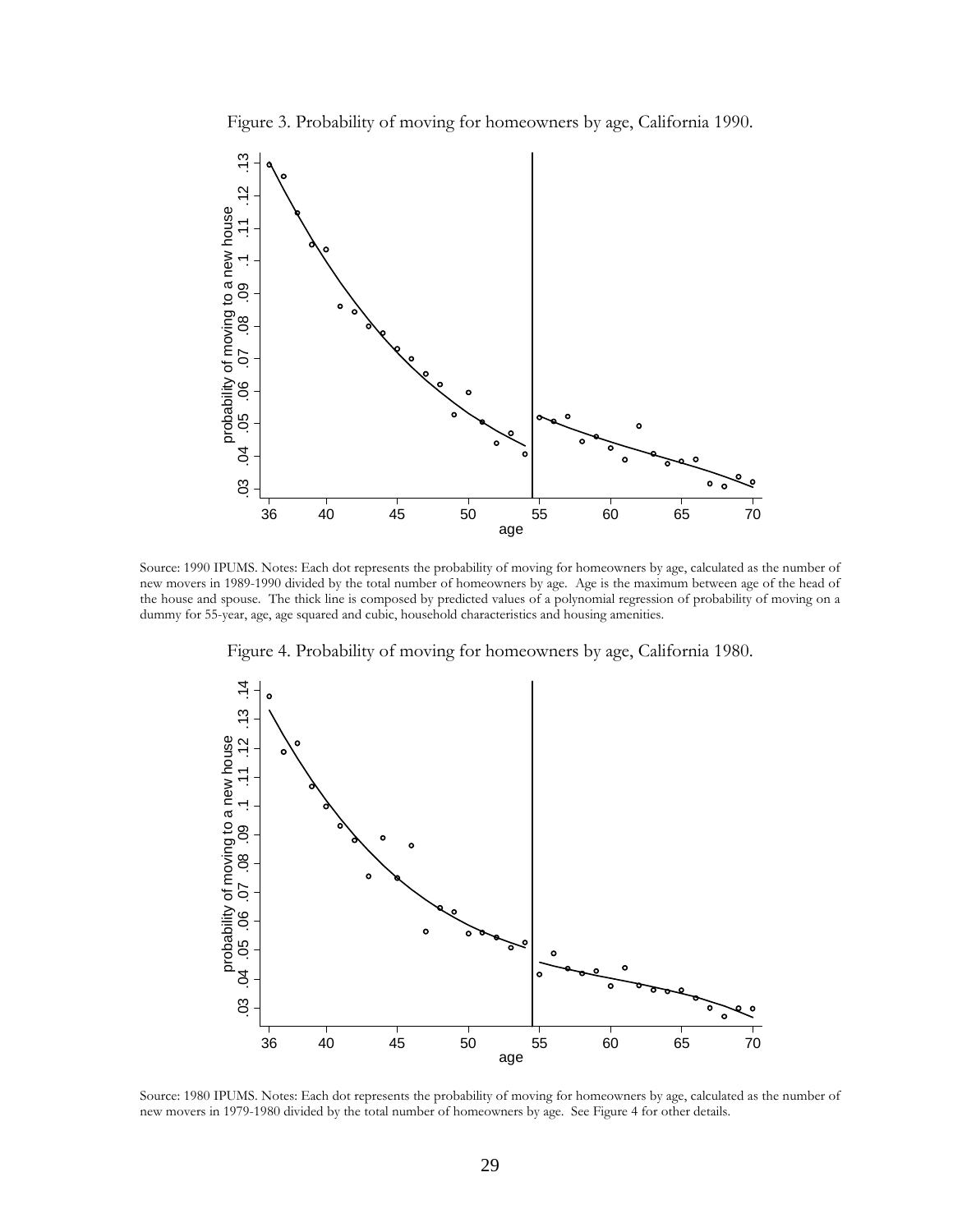



Source: 1990 IPUMS. Notes: Each dot represents the probability of moving for renters by age, calculated as the number of new renters in 1989-1990 divided by the total number of renters by age. See Figure 3 for details.

Figure 6. Probability of moving for homeowners by age, Texas 1990.



Source: 1990 IPUMS. See Figure 4 for details.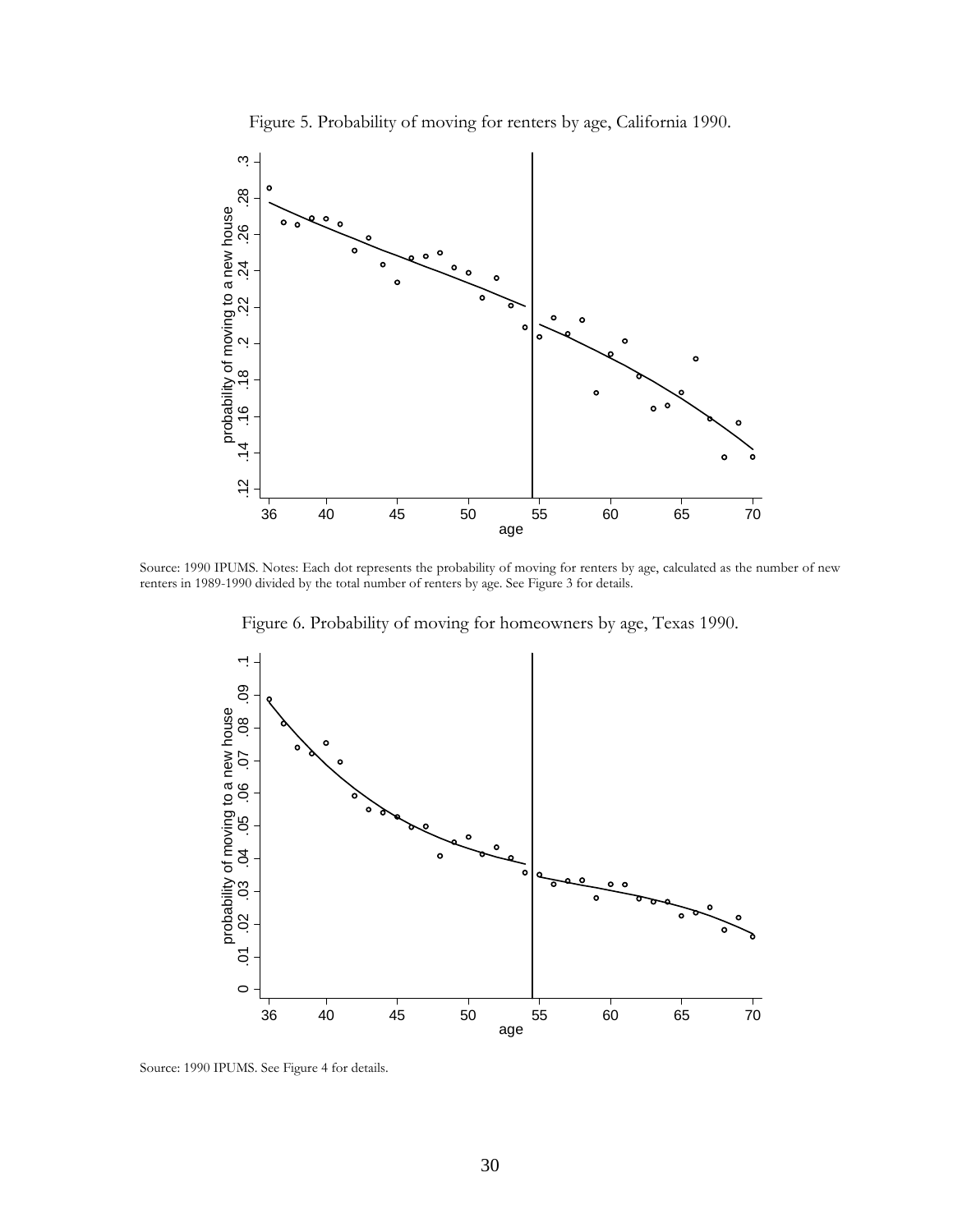

Figure 7. Other covariates by age, California 1990

Source: 1990 IPUMS. Notes: Each dot represents the average normalized covariate by each age group. See Figure 4 for details.





Source: 1990 IPUMS. Notes: Each dot represents the average property taxes faced by each age group. See Figure 4 for details.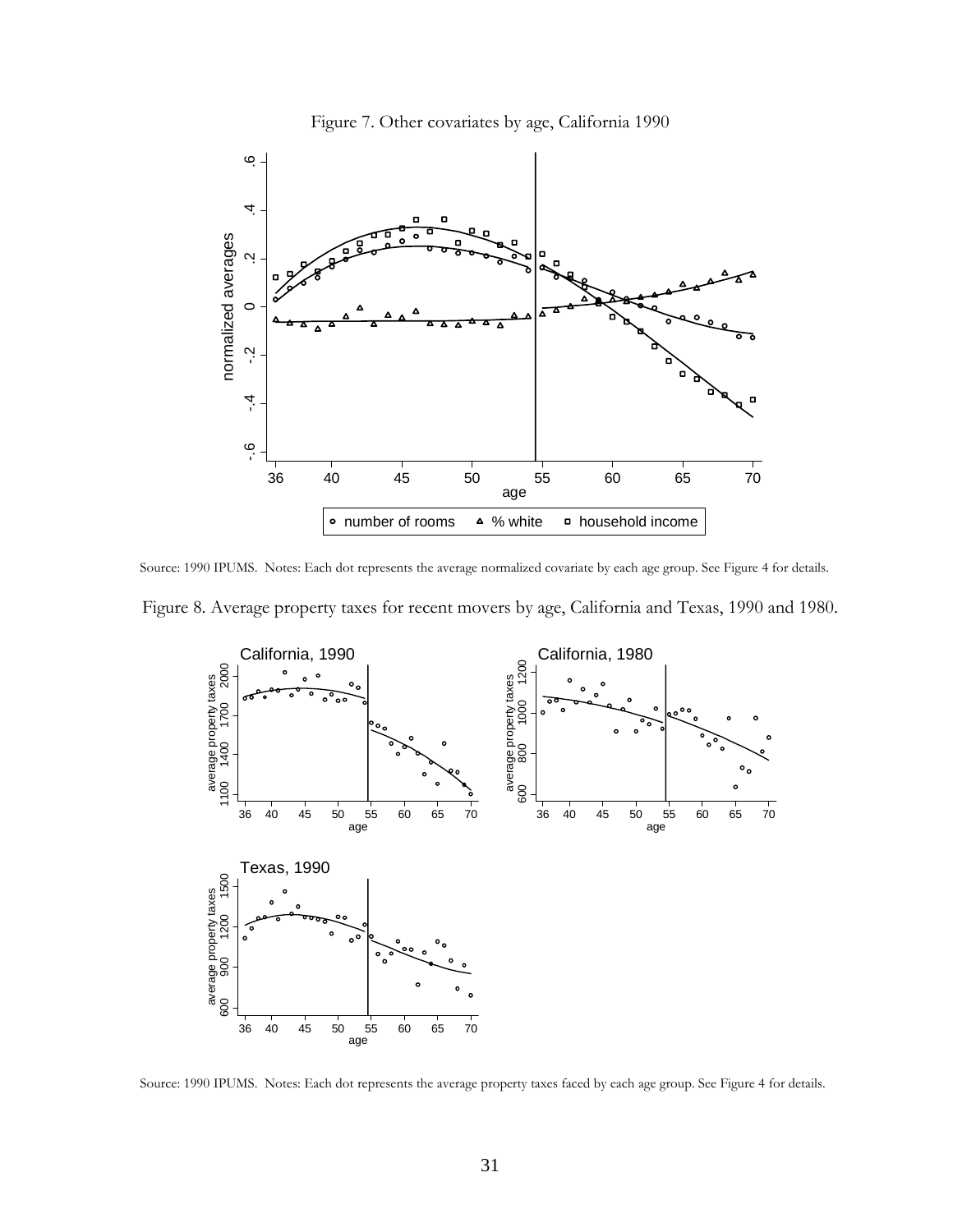



Notes: The group of homeowners allowed to transfer the tax benefit are the ones who moved in 1989-1990 within the same county, or to a different county that approved Proposition 90. See Figure 4 for other details.

Figure 10. Average property taxes for recent movers allowed to transfer the tax benefit by age, California 1990.



Notes: Each dot represents the average property taxes faced by each age group. See Figure 4 for details.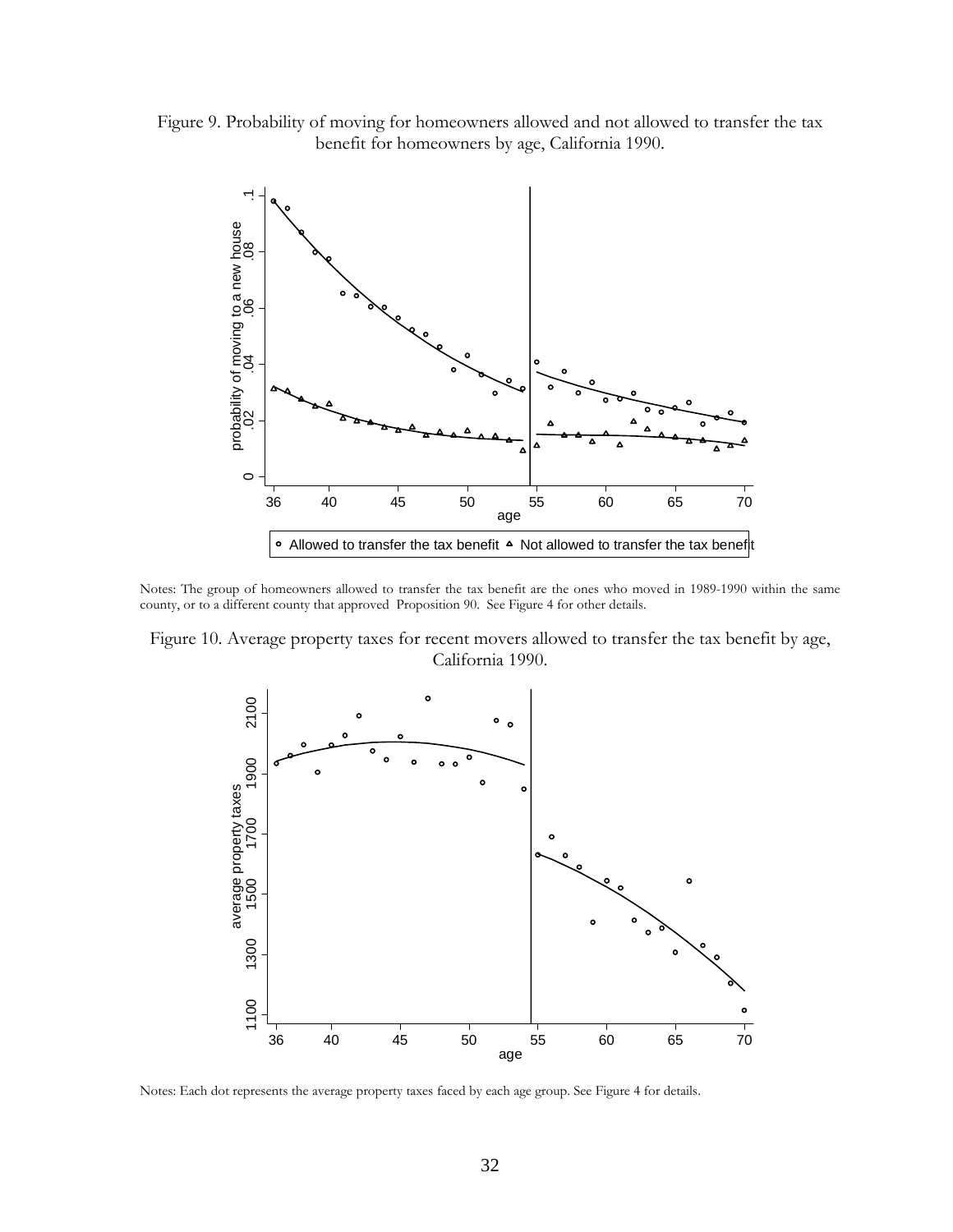Figure 11. Predicted probabilities of moving by age, San Francisco Bay Area 1990



Notes: The predicted probabilities are normalized by the observed mobility rates of 54-year old homeowners, in order to make the predictions comparable to the results showed in Figure 4. The control function model includes all choice variables and heterogeneity.

| Table 1. House values and property taxes by 'when moved in', California and Texas, 1990 and 1980. |             |                  |                       |                       |                       |                       |                         |  |  |
|---------------------------------------------------------------------------------------------------|-------------|------------------|-----------------------|-----------------------|-----------------------|-----------------------|-------------------------|--|--|
|                                                                                                   | Full Sample | Moved in<br>1989 | Moved in<br>1985-1988 | Moved in<br>1980-1984 | Moved in<br>1970-1979 | Moved in<br>1960-1969 | Moved in<br>before 1960 |  |  |
|                                                                                                   | (1)         | (2)              | (3)                   | (4)                   | (5)                   | (6)                   | (7)                     |  |  |
| California, 1990                                                                                  |             |                  |                       |                       |                       |                       |                         |  |  |
| house value                                                                                       | 215042      | 210820           | 219730                | 214524                | 219431                | 215399                | 194380                  |  |  |
| property tax                                                                                      | 1179        | 1666             | 1672                  | 1411                  | 866                   | 616                   | 541                     |  |  |
| effective tax rate                                                                                | 0.58%       | $0.80\%$         | 0.78%                 | 0.70%                 | 0.44%                 | 0.34%                 | 0.34%                   |  |  |
| California, 1980                                                                                  |             |                  |                       |                       |                       |                       |                         |  |  |
| house value                                                                                       | 97151       | 105824           | 103473                | 101039                | 94977                 | 83857                 | 74627                   |  |  |
| property tax                                                                                      | 774         | 931              | 950                   | 738                   | 681                   | 586                   | 517                     |  |  |
| effective tax rate                                                                                | 0.85%       | 0.92%            | 0.96%                 | 0.79%                 | 0.78%                 | 0.78%                 | 0.80%                   |  |  |
| <b>Texas, 1990</b>                                                                                |             |                  |                       |                       |                       |                       |                         |  |  |
| house value                                                                                       | 74669       | 79589            | 83686                 | 78008                 | 72734                 | 67323                 | 56559                   |  |  |
| property tax                                                                                      | 950         | 1080             | 1168                  | 1024                  | 928                   | 757                   | 475                     |  |  |
| effective tax rate                                                                                | 1.39%       | 1.50%            | 1.49%                 | 1.43%                 | 1.40%                 | 1.27%                 | 1.06%                   |  |  |
| <b>Texas, 1980</b>                                                                                |             |                  |                       |                       |                       |                       |                         |  |  |
| house value                                                                                       | 51391       | 61642            | 60753                 | 52337                 | 46174                 | 38442                 | 30679                   |  |  |
| property tax                                                                                      | 704         | 814              | 888                   | 726                   | 617                   | 476                   | 307                     |  |  |
| effective tax rate                                                                                | 1.44%       | 1.39%            | 1.52%                 | 1.48%                 | 1.44%                 | $1.34\%$              | 1.14%                   |  |  |

|  |  |  |  |  | Table 1. House values and property taxes by 'when moved in', California and Texas, 1990 and 1980. |
|--|--|--|--|--|---------------------------------------------------------------------------------------------------|
|--|--|--|--|--|---------------------------------------------------------------------------------------------------|

Source: 1990 and 1980 IPUMS. Notes: Household data include all 18-year or older head of the house homeowners, with non-zero property tax payments. Households with allocations for 'when moved in' and 'property taxes' are not included. Households living in another state 5 years prior to the relevant year of moving are also excluded. Half of the 1980 sample was not included because the Census Bureau did not process the mobility variables for a random sample of half of the population, in order to reduce costs of processing information Number of observations is reported in appendix table 1.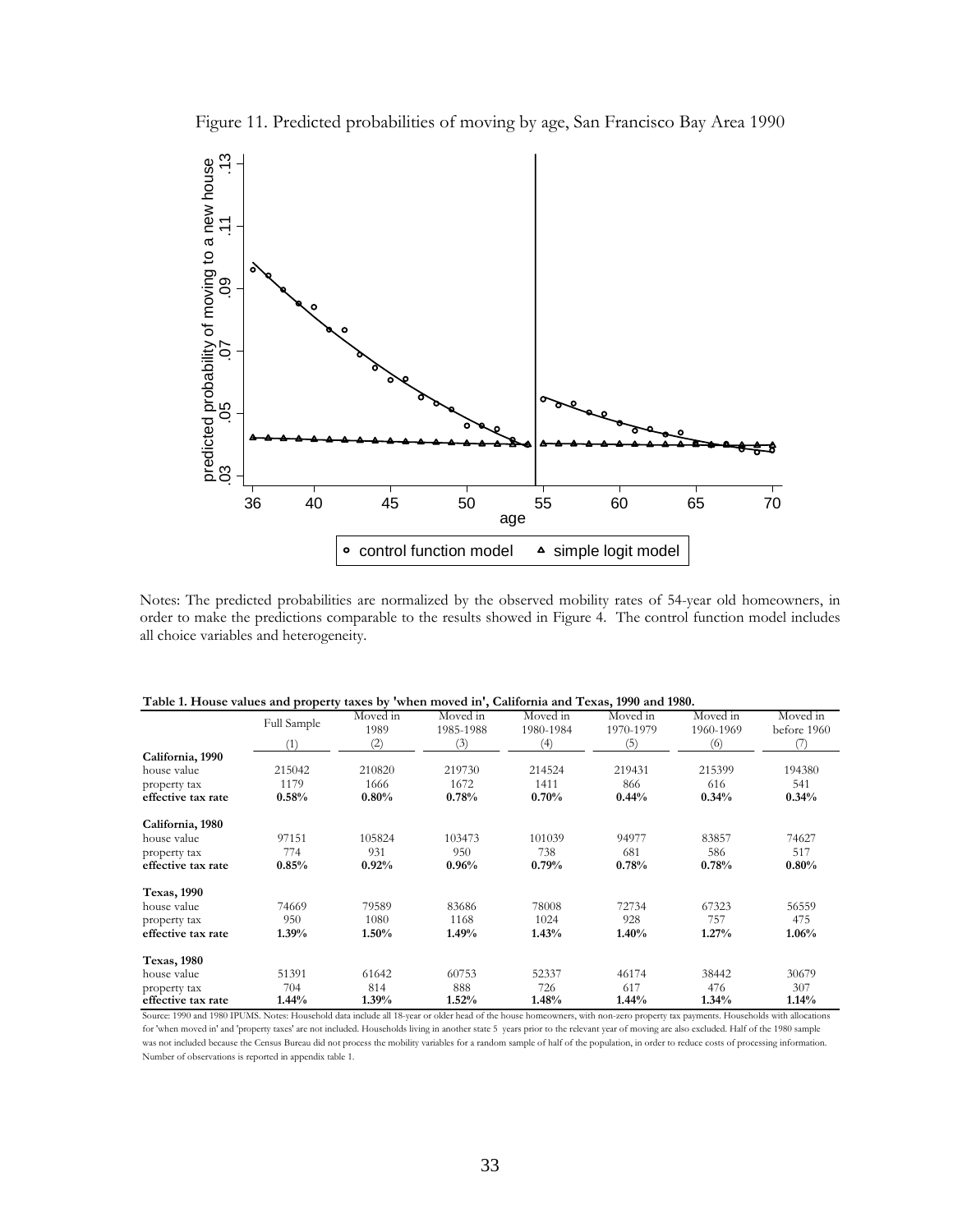|                                       | California, 1990 |           |           |           | pooling<br>Texas, 1990 | pooling<br>California, 1980 | not including 54<br>to 55-year olds |
|---------------------------------------|------------------|-----------|-----------|-----------|------------------------|-----------------------------|-------------------------------------|
|                                       | (1)              | (2)       | (3)       | (4)       | (5)                    | (6)                         | (7)                                 |
| 1 if age $>=$ 55                      | $-0.0841$        | 0.0547    | 0.0153    | 0.0152    | $-0.0031$              | $-0.0043$                   | 0.0143                              |
|                                       | (0.0011)         | (0.0092)  | (0.0030)  | (0.0029)  | (0.0036)               | (0.0047)                    | (0.0035)                            |
| age                                   |                  | $-0.0051$ | $-0.0241$ | $-0.0230$ | $-0.0223$              | $-0.0287$                   | $-0.0209$                           |
|                                       |                  | (0.0003)  | (0.0015)  | (0.0015)  | (0.0016)               | (0.0021)                    | (0.0040)                            |
| 1 if California X 1 if age>=55        |                  |           |           |           | 0.0173                 |                             |                                     |
|                                       |                  |           |           |           | (0.0050)               |                             |                                     |
| 1 if 1990 X 1 if age>=55              |                  |           |           |           |                        | 0.0202                      |                                     |
|                                       |                  |           |           |           |                        | (0.0061)                    |                                     |
| age controls (squared and cubic)      | N                | N         | Y         | Y         | Y                      | Υ                           | Y                                   |
| characteristics of the house          | N                | N         | N         | Y         | Y                      | Y                           | Y                                   |
| characteristics of the household      | N                | N         | N         | Y         | Y                      | Υ                           | Y                                   |
| metropolitan area dummies             | N                | N         | N         | Y         | N                      | N                           | Y                                   |
| state fixed effects                   | N                | N         | N         | N         | Υ                      | N                           | N                                   |
| year fixed effects                    | N                | N         | N         | N         | N                      | Υ                           | N                                   |
| interactions of CA and age controls   | N                | N         | N         | N         | Y                      | N                           | N                                   |
| interactions of 1990 and age controls | N                | N         | N         | N         | N                      | Y                           | N                                   |
| sample size                           | 233514           | 233514    | 233514    | 233514    | 381069                 | 308059                      | 225411                              |

Source: 1980 and 1990 IPUMS. Notes: Table shows maximum likelihood probit estimates (and standard errors) of the effect of age on the probability of moving to a new house in 1989-1990, evaluating the marginal effect at the mean. Age is the maximum between age of the head of the house and spouse. House eharacteristics include number of rooms and house value. Household characteristics include income, race, and education.<br>Standard error

#### **Table 3. Effect of age on effective property tax rates in California 1990.**

|                                  | Recent Movers in California, 1990 |             |          |          | Long Tenure<br>Homeowners<br>CA, 1990 | <b>Recent Movers</b><br>Texas, 1990 | <b>Recent Movers</b><br>CA, 1980 |
|----------------------------------|-----------------------------------|-------------|----------|----------|---------------------------------------|-------------------------------------|----------------------------------|
|                                  | (1)                               | (2)         | (3)      | (4)      | (5)                                   | $\frac{1}{2}$                       | (8)                              |
| 1 if age $>=$ 55                 | $-0.078$                          | $-0.087$    | $-0.084$ | $-0.083$ | $-0.008$                              | 0.0067                              | $-0.003$                         |
|                                  | (0.008)                           | (0.020)     | (0.020)  | (0.020)  | (0.005)                               | (0.0593)                            | (0.028)                          |
| age                              |                                   | $-0.014$    | $-0.014$ | $-0.014$ | $-0.023$                              | $-0.0025$                           | 0.013                            |
|                                  |                                   | (0.008)     | (0.008)  | (0.008)  | (0.004)                               | (0.0240)                            | (0.011)                          |
| age squared and cubic            | N                                 | Y           | Y        | Υ        | Y                                     | Y                                   | Y                                |
| characteristics of the house     | N                                 | N           | Y        | Y        | Y                                     | Y                                   | Υ                                |
| characteristics of the household | N                                 | N           | Y        | Υ        | Y                                     | Y                                   | Y                                |
| metropolitan area dummies        | N                                 | $\mathbf N$ | N        | Υ        | Y                                     | Y                                   | Y                                |
| R-squared                        | 0.005                             | 0.005       | 0.008    | 0.014    | 0.058                                 | 0.0535                              | 0.018                            |
| sample size                      | 19854                             | 19854       | 19854    | 19854    | 112705                                | 9118                                | 7220                             |

Source: 1980 and 1990 IPUMS. Notes: Table shows estimates (and standard errors) of a linear regression model of the effect of age on effective property tax rates for recent movers. Households who were living in another state 5 years prior to the relevant year of moving were excluded. Standard error estimates are based on the Eicker-White formula to correct

for heteroskedasticity and they are also clustered by age. Estimates are presented in percentage points.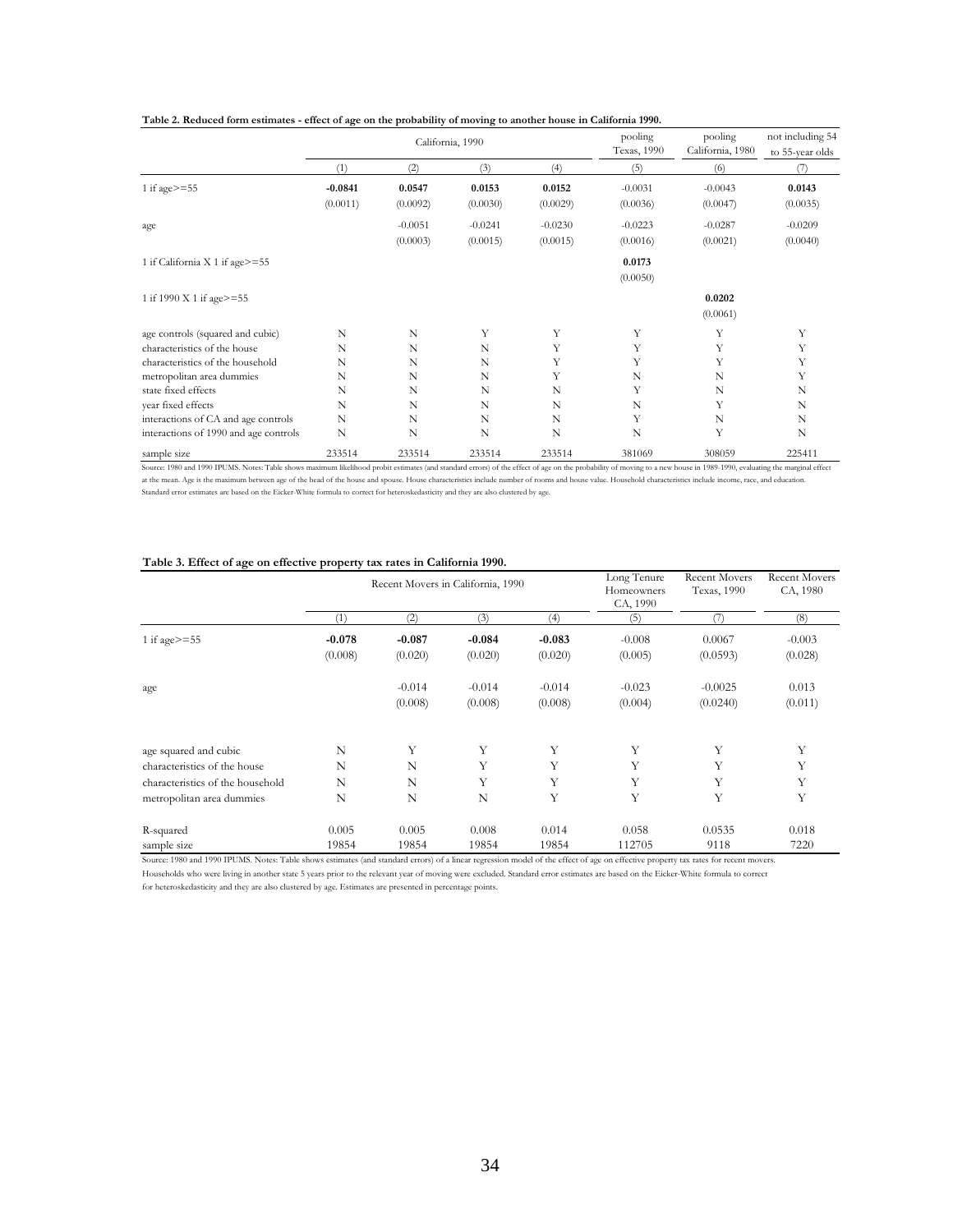| Table 4. Multinomial logit estimates, 30 to 70-year old homeowners, San Francisco Bay Area, 1990. |  |  |
|---------------------------------------------------------------------------------------------------|--|--|
|                                                                                                   |  |  |

|                             | simple    | all<br>other house<br>other neigh. |           | control function | wealth effects |           |                  |
|-----------------------------|-----------|------------------------------------|-----------|------------------|----------------|-----------|------------------|
|                             | logit     | variables                          | variables | variables        |                | logit     | control function |
|                             | (1)       | (2)                                | (3)       | (4)              | (5)            | (6)       | (7)              |
| user cost                   | $-0.4798$ | $-0.4635$                          | $-0.5894$ | $-0.7972$        | $-2.4758$      | 0.3348    | 13.1502          |
|                             | (0.0055)  | (0.0054)                           | (0.0055)  | (0.0103)         | (0.0170)       | (0.0086)  | (0.0653)         |
| number of rooms             | 0.2974    | 0.3743                             | 0.3272    | 0.5556           | 0.9790         | 0.3672    | 0.8782           |
|                             | (0.0047)  | (0.0046)                           | (0.0046)  | (0.0083)         | (0.0103)       | (0.0077)  | (0.0093)         |
| 1 if detached house         | 0.3749    | 0.1975                             | 0.4284    | 0.3938           | 0.5070         | 0.2506    | 0.6877           |
|                             | (0.0045)  | (0.0046)                           | (0.0045)  | (0.0102)         | (0.0111)       | (0.0101)  | (0.0106)         |
| average neighborhood income | 0.1473    | 0.2038                             | 0.1680    | 0.2755           | 0.8559         | $-0.0150$ | 1.0531           |
|                             | (0.0046)  | (0.0045)                           | (0.0049)  | (0.0083)         | (0.0118)       | (0.0074)  | (0.0105)         |
| control function            |           |                                    |           |                  | 1.6928         |           | 12.7426          |
|                             |           |                                    |           |                  | (0.0074)       |           | (0.0621)         |
| house controls              | N         | Y                                  | N         | Y                | Y              | Y         | Y                |
| neighborhood controls       | N         | N                                  | Y         | Y                | Y              | Y         | Y                |
| number of households        | 98407     | 98407                              | 98407     | 98407            | 98407          | 98407     | 98407            |

Source: US Census Bureau - 1990 California Decennial Census Long Form data. Notes: Table shows multinomial logit estimates (and standard errors ) of the household location decision model. Other house variables include: built in 1985-1989, built in 1980-1984, and built in 1970-1979. Other neighborhood controls include: block group percentage white, density, elevation, air quality, and first grade<br>test scores

#### **Table 5. Implied marginal willingness to pay for housing characteristics, 30 to 70-year old homeowners, San Francisco Bay Area, 1990.**

|                                        | simple | other house | other neigh. | all       | control function | wealth effects |                  |
|----------------------------------------|--------|-------------|--------------|-----------|------------------|----------------|------------------|
|                                        | logit  | variables   | variables    | variables |                  | logit          | control function |
|                                        | (1)    | (2)         | (3)          | (4)       | (5)              | (8)            | (9)              |
| 1 extra room                           | 3,275  | 4,327       | 2,975        | 3,994     | 2,021            | 34217          | 2083             |
|                                        | (65)   | (75)        | (51)         | (79)      | (32)             | (1124)         | (24)             |
| detached house                         | 17,210 | 9,325       | 15,903       | 9,224     | 4,446            | 96002          | 6706             |
|                                        | (290)  | (248)       | (227)        | (268)     | (117)            | (4555)         | (108)            |
| \$10,000 change in neighborhood income | 1,081  | 1,535       | 995          | 1,236     | 1,298            | $-905$         | 1616             |
|                                        | (36)   | (39)        | (31)         | (41)      | (27)             | (446)          | (18)             |
| house controls                         | N      | Y           | N            | Y         | Y                | Y              | Y                |
| neighborhood controls                  | N      | N           | Y            | Y         | Y                | Y              | Y                |
| average user cost                      | 20035  | 20035       | 20035        | 20035     | 20035            | 20035          | 20035            |
| number of households                   | 98407  | 98407       | 98407        | 98407     | 98407            | 98407          | 98407            |

Source: US Census Bureau - 1990 California Decennial Census Long Form data. Notes: Table shows MWTP estimates (and standard errors ) derived from Table 4. Standard errors were calculated using the delta method.

MWTP estimates for the wealth effects were adjusted to the average user cost of the house.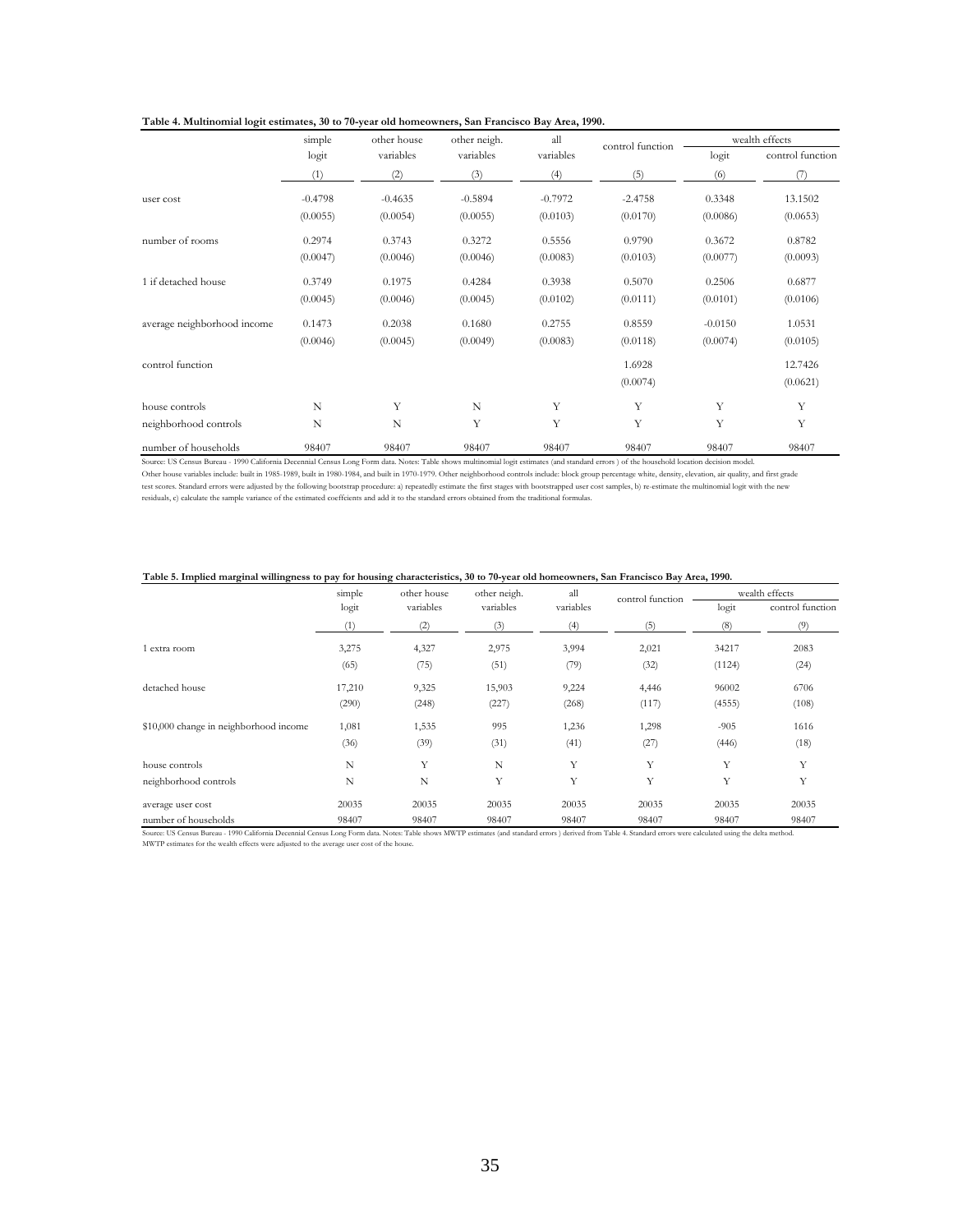|                                 |                 | <b>MWTP</b>                                  |                                     |                                  |  |  |
|---------------------------------|-----------------|----------------------------------------------|-------------------------------------|----------------------------------|--|--|
|                                 | Baseline<br>(1) | Income<br>$(+\$10,000)$<br>$\left( 2\right)$ | Age<br>$(+10 \text{ years})$<br>(3) | White<br>(vs other races)<br>(4) |  |  |
| 1 extra room                    | 1,783<br>(49)   | 1,832<br>(53)                                | 1,801<br>(52)                       | 1,826<br>(54)                    |  |  |
| detached house                  | 3,509<br>(140)  | 3,468<br>(141)                               | 2,339<br>(95)                       | 3,243<br>(138)                   |  |  |
| \$10,000 change in neigh income | 1,532<br>(36)   | 1,574<br>(38)                                | 1,426<br>(35)                       | 1,523<br>(37)                    |  |  |
| $10\%$ increase in $\%$ white   | 256<br>(28)     | 259<br>(29)                                  | 218<br>(26)                         | 469<br>(49)                      |  |  |
| house controls                  | Υ               | Υ                                            | Υ                                   | Y                                |  |  |
| neighborhood controls           | Y               | Y                                            | Y                                   | Y                                |  |  |
| average user cost               | 20035           | 20035                                        | 20035                               | 20035                            |  |  |

|  |  |  | Table 6. Implied marginal willingness to pay for housing characteristics - heterogeneity in preferences. |
|--|--|--|----------------------------------------------------------------------------------------------------------|
|  |  |  |                                                                                                          |

Source: US Census Bureau - 1990 California Decennial Census Long Form data. Notes: Table shows MWTP estimates (and standard errors ) derived from a multionomial logit model that includes heterogeneith, ie., all choice variables were interected with individual income, a dummy for white, age and distance to work. The baseline estimates correspond to a mixed race household with average income and average age. Columns (2) to (4) report willingness to pay associated with a household listed in the column heading, holding all other factors equal. Other house variables include: built in 1985-1989, built in 1980-1984, and built in 1970-1979. Other neighborhood controls include: block group percentage white, density, elevation, air quality, and first grade test scores. Standard errors were calculated using the delta method.

|                             |                 | Mulinomial Logit Estimates |                 | <b>MWTP</b>         |
|-----------------------------|-----------------|----------------------------|-----------------|---------------------|
|                             | simple<br>logit | control<br>function        | simple<br>logit | control<br>function |
|                             | (1)             | (2)                        | (3)             | (4)                 |
| user cost                   | $-0.1581$       | $-0.1860$                  |                 |                     |
|                             | (0.0164)        | (0.0223)                   |                 |                     |
| number of rooms             | 0.0831          | 0.0989                     | 2,164           | 2,188               |
|                             | (0.0147)        | (0.0173)                   | (444)           | (464)               |
| 1 if detached house         | 0.0392          | 0.0397                     | 6,404           | 5,516               |
|                             | (0.0115)        | (0.0116)                   | (2000)          | (1741)              |
| average neighborhood income | $-0.0669$       | $-0.0600$                  | $-2,863$        | $-2,183$            |
|                             | (0.0118)        | (0.0124)                   | (585)           | (520)               |
| control function            |                 | 0.0314                     |                 |                     |
|                             |                 | (0.0272)                   |                 |                     |
| house controls              | Y               | Υ                          | Y               | Y                   |
| neighborhood controls       | Y               | Y                          | Y               | Y                   |
| average user cost           |                 |                            | 8242            | 8242                |
| number of households        | 9970            | 9970                       | 9970            | 9970                |

Source: 1990 IPUMS. Notes: Table shows multinomial logit estimates (and standard errors ) of the household location decision model. Other house variables built in 1985-1989, built in 1980-1984, and built in 1970-1979. Other neighborhood controls include: neighborhood percentage white. Standard errors for the function approach are adjusted by the following bootstrap procedure: a) estimate 1000 first stages with bootstrapped user cost samples, b) re-estimate the mu logit with the new residuals, c) calculate the sample variance of the estimated coeffcients and add it to the standard errors obtained from the traditional form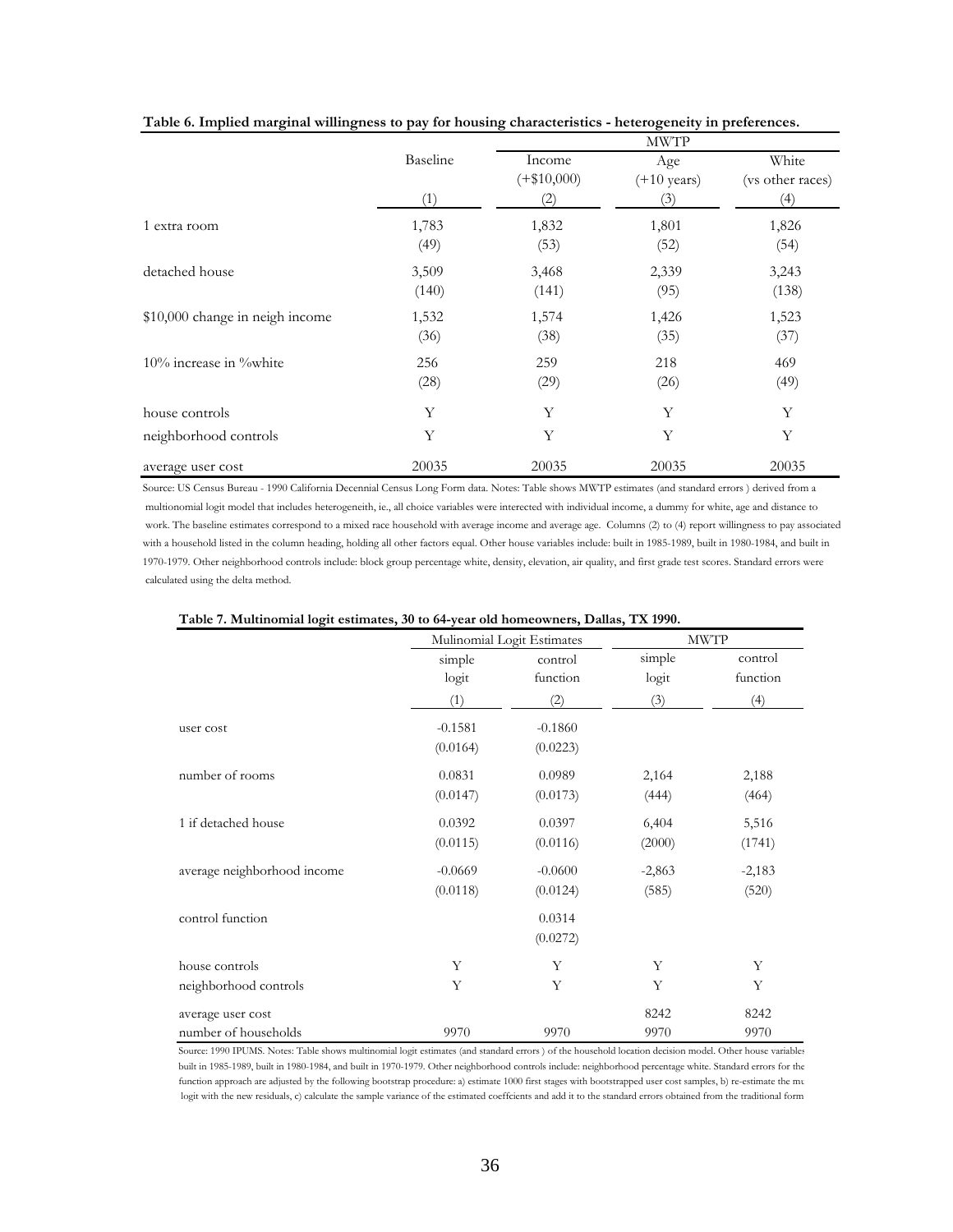| Appendix Table 1. Summary of Census data by 'when moved in', California and Texas, 1990 and 1980. |  |  |  |  |
|---------------------------------------------------------------------------------------------------|--|--|--|--|
|---------------------------------------------------------------------------------------------------|--|--|--|--|

| Moved in<br>Moved in<br>Moved in<br>Moved in<br>Moved in<br>Full Sample             | Moved in    |
|-------------------------------------------------------------------------------------|-------------|
| 1989<br>1970-1979<br>1985-1988<br>1980-1984<br>1960-1969                            | before 1960 |
| (2)<br>(3)<br>(4)<br>(5)<br>(6)<br>(1)                                              | (7)         |
| California, 1990<br>5.99<br>5.77<br>5.93<br>5.99<br>6.12<br>number of rooms<br>6.17 | 5.71        |
| 95.9%<br>76.6%<br>80.2%<br>83.1%<br>88.9%<br>1 if detached<br>86.2%                 | 96.4%       |
| 1 if built in 1960-70<br>18.3%<br>20.3%<br>24.6%<br>39.4%<br>$0.0\%$<br>21.0%       | $0.0\%$     |
| 37.9%<br>1 if built before 1960<br>58.8%<br>33.6%<br>46.6%<br>60.6%<br>100.0%       | 100.0%      |
|                                                                                     |             |
| 52<br>41<br>54<br>43<br>48<br>63<br>age                                             | 71          |
| 58183<br>62840<br>64338<br>50879<br>household income<br>62885<br>59146              | 36671       |
| 1 if white<br>87.7%<br>88.3%<br>86.1%<br>87.0%<br>88.9%<br>89.6%                    | 91.7%       |
| 2.9%<br>1 if black<br>3.8%<br>2.4%<br>$3.1\%$<br>4.5%<br>5.5%                       | $5.0\%$     |
| 1 if college or more<br>64.7%<br>73.1%<br>74.0%<br>70.8%<br>$64.0\%$<br>52.5%       | 39.1%       |
| 233514<br>19854<br>66581<br>34374<br>59310<br>30092<br>sample size                  | 23303       |
| California, 1980                                                                    |             |
| 6.04<br>6.13<br>6.16<br>6.17<br>6.07<br>5.64<br>number of rooms                     | 5.50        |
| 97.5%<br>$97.5\%$<br>97.6%<br>97.9%<br>97.5%<br>97.5%<br>1 if detached              | 95.1%       |
| 43.9%<br>1 if built in 1960-70<br>23.3%<br>18.0%<br>21.5%<br>25.9%<br>$0.0\%$       | $0.0\%$     |
| 1 if built before 1960<br>54.8%<br>32.9%<br>37.5%<br>47.3%<br>56.1%<br>100.0%       | 100.0%      |
| 50<br>39<br>41<br>47<br>55<br>62                                                    | 71          |
| age<br>27998<br>household income<br>29964<br>29965<br>29504<br>28433<br>23443       | 17213       |
| 1 if white<br>89.3%<br>91.6%<br>$90.0\%$<br>89.9%<br>89.1%<br>$90.0\%$              | 94.5%       |
| 1 if black<br>3.2%<br>3.9%<br>5.7%<br>4.8%<br>4.7%<br>5.5%                          | 3.6%        |
| 1 if college or more<br>50.2%<br>62.6%<br>61.2%<br>53.2%<br>43.9%<br>33.4%          | 25.9%       |
|                                                                                     |             |
| 74545<br>7220<br>14210<br>9986<br>21823<br>17535<br>sample size                     | 3771        |
| <b>Texas, 1990</b>                                                                  |             |
| 5.91<br>5.98<br>number of rooms<br>5.94<br>5.90<br>6.06<br>5.95                     | 5.63        |
| 85.1%<br>1 if detached<br>90.1%<br>86.4%<br>85.4%<br>92.4%<br>97.9%                 | 98.3%       |
| 1 if built in 1960-70<br>25.1%<br>20.4%<br>19.2%<br>24.1%<br>54.8%<br>$0.0\%$       | $0.0\%$     |
| 1 if built before 1960<br>47.7%<br>29.2%<br>23.9%<br>27.8%<br>45.2%<br>$100.0\%$    | 100.0%      |
| 52<br>42<br>40<br>47<br>54<br>63<br>age                                             | 71          |
| 43637<br>49166<br>37134<br>household income<br>46944<br>48002<br>43863              | 26641       |
| 1 if white<br>93.1%<br>93.4%<br>93.6%<br>94.3%<br>93.0%<br>91.8%                    | 91.4%       |
| 7.6%<br>1 if black<br>$5.5\%$<br>4.6%<br>4.5%<br>$4.0\%$<br>$6.0\%$                 | 8.3%        |
| 52.4%<br>63.4%<br>59.1%<br>51.0%<br>38.1%<br>1 if college or more<br>60.8%          | 27.5%       |
| 147555<br>9118<br>37338<br>29713<br>38082<br>18220<br>sample size                   | 15084       |
| <b>Texas, 1980</b>                                                                  |             |
| number of rooms<br>6.00<br>6.04<br>6.19<br>6.11<br>5.96<br>5.61                     | 5.47        |
| 98.9%<br>98.5%<br>98.2%<br>99.4%<br>99.2%<br>1 if detached<br>98.8%                 | 99.2%       |
| 1 if built in 1960-70<br>24.7%<br>15.1%<br>18.1%<br>26.7%<br>55.5%<br>$0.0\%$       | $0.0\%$     |
| 1 if built before 1960<br>43.7%<br>23.0%<br>23.0%<br>32.1%<br>44.5%<br>100.0%       | 100.0%      |
| 49<br>38<br>48<br>62<br>40<br>55<br>age                                             | 71          |
| 21122<br>household income<br>25373<br>27863<br>26585<br>24903<br>28131              | 13681       |
| 1 if white<br>93.7%<br>92.3%<br>91.7%<br>92.6%<br>95.0%<br>91.6%                    | 89.2%       |
| 6.2%<br>6.6%<br>7.4%<br>1 if black<br>3.5%<br>4.8%<br>7.3%                          | $9.9\%$     |
| 59.2%<br>57.5%<br>44.8%<br>35.3%<br>26.5%<br>1 if college or more<br>44.2%          | 21.1%       |
| 4793<br>38146<br>3307<br>11938<br>7243<br>8686<br>sample size                       | 2179        |

Source: 1980 and 1990 IPUMS. Notes: Household data include all 18-year or older head of the house homeowners, with non-zero property tax payments. Households with allocations for 'when moved in' and 'property taxes' are not included. Households living in another state 5 years prior to the relevant year of moving are also excluded. Half of the 1980 sample was not included because the Census Bureau did not process the mobility variables for a random sample of half of the population, in order to reduce costs of processing information.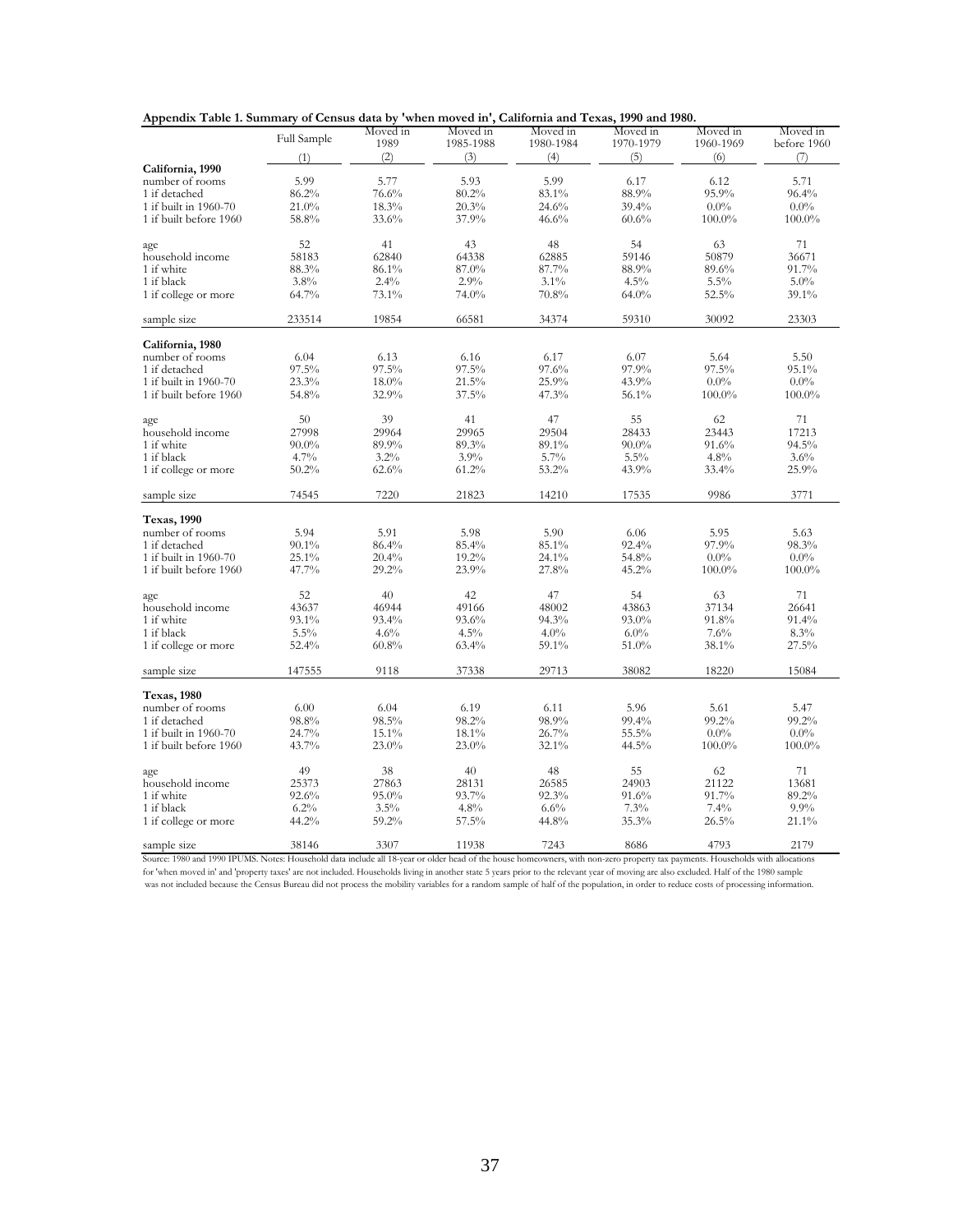|                            | 30 to 70-year old<br>homeowners | choice set |  |
|----------------------------|---------------------------------|------------|--|
|                            | (1)                             | (2)        |  |
| house value                | 306984                          | 301609     |  |
| number of rooms            | 6.31                            | 5.92       |  |
| 1 if detached              | 0.85                            | 0.72       |  |
| 1 if built in 1985-89      | 0.08                            | 0.27       |  |
| 1 if built in 1980-84      | 0.07                            | 0.09       |  |
| 1 if built in 1970-79      | 0.20                            | 0.20       |  |
| block group average income | 64546                           | 63941      |  |
| block group % white        | 0.73                            | 0.72       |  |
| elevation                  | 248.00                          | 250.00     |  |
| 1st grade test scores      | 545.00                          | 541.00     |  |
| population density         | 0.28                            | 0.27       |  |
| air quality index          | 23.29                           | 23.47      |  |
| sample size                | 98407                           | 8347       |  |

#### **Appendix Table 2. Multinomial logit sample, San Francisco Bay Area 1990.**

Source: US Census Bureau - 1990 California Decennial Census Long Form data and 1990 IPUMS. Notes: Average income, percentage white, and density are constructed at the block group level. Elevation is measured at the block level (source: EPA: BASINS). Test scores are assigned from the closest school within the school district (source: California Department of Education, 1991-1993). Air quality is predicted for each census block using information from monitor stations (source: Rand California, 1990) and industrial plants (source: EPA – AIRS –Aerometric Information Retrieval System, 1990).

|                                | San Francisco, 30-70 year olds | Dallas, 30 to 64-year olds |                  |                     |  |
|--------------------------------|--------------------------------|----------------------------|------------------|---------------------|--|
|                                | control function               |                            | wealth<br>effect | control<br>function |  |
| dependent variable: user cost  | (1)                            | (2)                        | (3)              | (4)                 |  |
| property taxes                 | 4.2                            | 4.0                        | $-0.0003$        | 4.0                 |  |
|                                | (0.004)                        | (0.004)                    | (0.000003)       | (0.010)             |  |
| number of rooms                | 801                            | 792                        | $-0.022$         | 875                 |  |
|                                | (3.5)                          | (3.5)                      | (0.003)          | (7.8)               |  |
| 1 if detached house            | 1,823                          | 1,916                      | $-0.146$         | $-210$              |  |
|                                | (13.1)                         | (14.2)                     | (0.011)          | (40)                |  |
| average income of neighborhood | 680                            | 599                        | $-0.032$         | 574                 |  |
|                                | (2.3)                          | (2.6)                      | (0.002)          | (11.2)              |  |
| other house controls           | N                              | Y                          | Υ                | Υ                   |  |
| other neighborhood controls    | N                              | Y                          | Y                | Y                   |  |
| R-squared                      | 0.83                           | 0.84                       | 0.04             | 0.77                |  |

#### **Appendix Table 3. First stage estimates**

Source: US Census Bureau - 1990 California Decennial Census Long Form data. Notes: Table shows multiple regression estimates of the user cost of the house on the instrumental variable and other housing and neighborhood characteristics. Other house variables include: built in 1985-1989, built in 1980-1984, and built in 1970-1979. Other neighborhood controls include: block group percentage white, density, elevation, air quality, and first grade test scores.